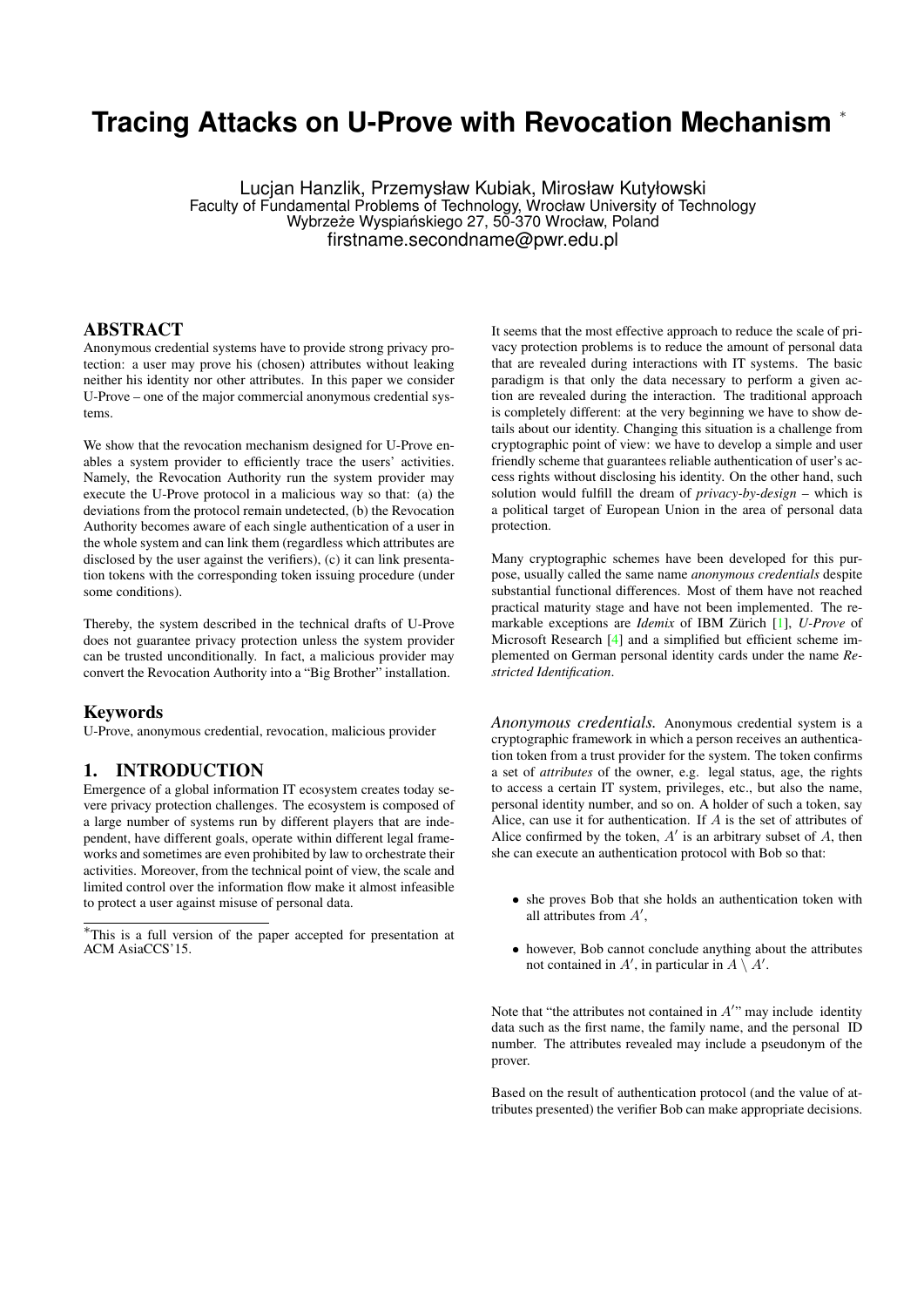A good example of an attribute is the legal age enabling to engage into civil contracts.

Thereby, anonymous credentials can be used to reduce the information flow during authentication to the necessary minimum. So, we may hope that anonymous credentials may become a standard authentication method in privacy aware systems fulfilling the "privacyby-design" requirement.

There are many models of anonymous credentials and subtle differences between them. For instance, it is an open issue whether the verifier should be able to check whether the same (anonymous) person authenticates herself, when the set of attributes is exactly the same. Both possibility of linking (*weak privacy*) and infeasibility of linking (*strong privacy*) correspond to some concrete use cases.

*U-Prove.* The topic of this paper is an extension of U-Prove anonymous credentials system [\[4\]](#page-10-1) developed by Microsoft. U-Prove is based on the quite complex ideas of Stefan Brands [\[5,](#page-10-2) [6\]](#page-10-3), which evolved into the current anonymous credential system.

On the upside, U-Prove is very flexible and quite advanced regarding privacy protection. On the downside, its design is fairly complex. This is a major disadvantage not because of the implementation pains and hardness to explain the security mechanisms even to specialists, but mainly due to hardware requirements far above the possibilities of cryptographic smart cards. U-Prove is based on hardness of Discrete Logarithm Problem and that by design, U-Prove enables commitments which can be used to extend the specification. An interested reader may refer to the web page [\[7\]](#page-10-4) for details of the U-Prove scheme and implementation details.

In the meantime, U-Prove became declared as *"fully compatible with ABC4Trust engine"* (ABC4TRUST [\[12\]](#page-10-5) is a EU funded project that aims to provide a unified framework for privacy protection). A large number of system details has been published [\[7\]](#page-10-4) enabling external designers to integrate their products with U-Prove. Therefore, U-Prove has to be regarded as a system that has a real chance to play an important role in practice on a global scale, despite of lack of thorough academic evaluation.

*Revocation.* It may happen that the attributes terminate to be valid for a holder of an authentication token. For instance, the token may be stolen. Then privacy protection offered by the system has a negative side effect – it hides identity of a misbehaving person very effectively. So the advanced technology starts to be dangerous to honest users, as there are more incentives to steal the tokens. These problems has been also recognized by the designers of U-Prove – see a recent report  $[2]$ . The core U-Prove system is not equipped with a revocation system – the necessary functionality must be added to it as an extension.

During Financial Cryptography'2013 the first revocation system for U-Prove has been presented [\[8\]](#page-10-7). It contained a security flaw [\[11\]](#page-10-8), but the error seems to be correctable. The major drawback of the revocation system from [\[8\]](#page-10-7) is heavy use of bilinear pairings. According to [\[2\]](#page-10-6), *"Although pairings are popular in recent cryptographic research, they are seldom used in practice due to their maturity level and implementation complexity."* Definitely, currently the consumer's hardware devices are not supporting pairings (may be with some small scale exceptions).

Following [\[8\]](#page-10-7), the Microsoft team proposed a modified revocation system which is not based on pairings and can be implemented in standard groups [\[9\]](#page-10-9) (see [\[10\]](#page-10-10) for a slightly updated version).

*Our contribution.* We investigate the U-Prove revocation extension  $[9, 10]$  $[9, 10]$  $[9, 10]$  from the point of view of user's privacy. We show that within the current framework it is impossible to hide the revocation attributes of the users (which are effectively the user's pseudonyms) against the Revocation Authority. Namely, the Revocation Authority may learn about each single authentication performed with the user's pseudonym. For this purpose the Revocation Authority must deviate from the original protocol, but it cannot be detected by the users and the verifiers.

Although each security flaw presented in the paper can be fixed by re-designing the scheme and introducing new (computationally heavy) protocol components, it is not clear whether the extensions do not bring new threats and attack possibilities.

## <span id="page-1-1"></span>2. U-PROVE REVOCATION SYSTEM

In this section we describe shortly the construction from  $[10]$ . We do not present the construction idea – in fact, it has not been explained by the authors of [\[9,](#page-10-9) [10\]](#page-10-10) and we could only make some guesses. Also, given the page limit and complexity of the design it is impossible to give a reasonable overview of the background U-Prove system. However, this is not really necessary for describing the attacks against user's privacy. Let us note that the same problems occur for the first draft version [\[9\]](#page-10-9).

### 2.1 Parameters

The extension from [\[10\]](#page-10-10) uses the same Issuer parameters as in the standard U-Prove specification. However, the scheme employs the Revocation Authority (RA) initialized in the following way:

<span id="page-1-0"></span>

| Input:                               |                                                                           |
|--------------------------------------|---------------------------------------------------------------------------|
| group:                               | a group $Ga$ of a prime order q                                           |
| generators of $Ga$ from U-Prove [7]: | $g, g_1, g_t$                                                             |
| <b>Computation:</b>                  |                                                                           |
| choose at random                     | $\begin{array}{l}\n\delta \in \mathbb{Z}_q \\ K := g^\delta\n\end{array}$ |
| compute                              |                                                                           |
| Output:                              |                                                                           |
| private key:                         | δ                                                                         |
| public key:                          | K                                                                         |

#### Table 1: Setup procedure **RSSetup()** for the Revocation Authority

A user gets a token just as in case of the original U-Prove. Additionally, it contains a revocation attribute  $x_{id}$  for the user. Its usage will be explained below.

# 2.2 Revocation List Management

In order to keep record about the revoked users, [\[10\]](#page-10-10) applies cryptographic accumulators storing identifiers of the revoked users (similarly to a *blacklist*). The idea is borrowed in a substantial part from [\[8\]](#page-10-7). The accumulator values are computed as follows: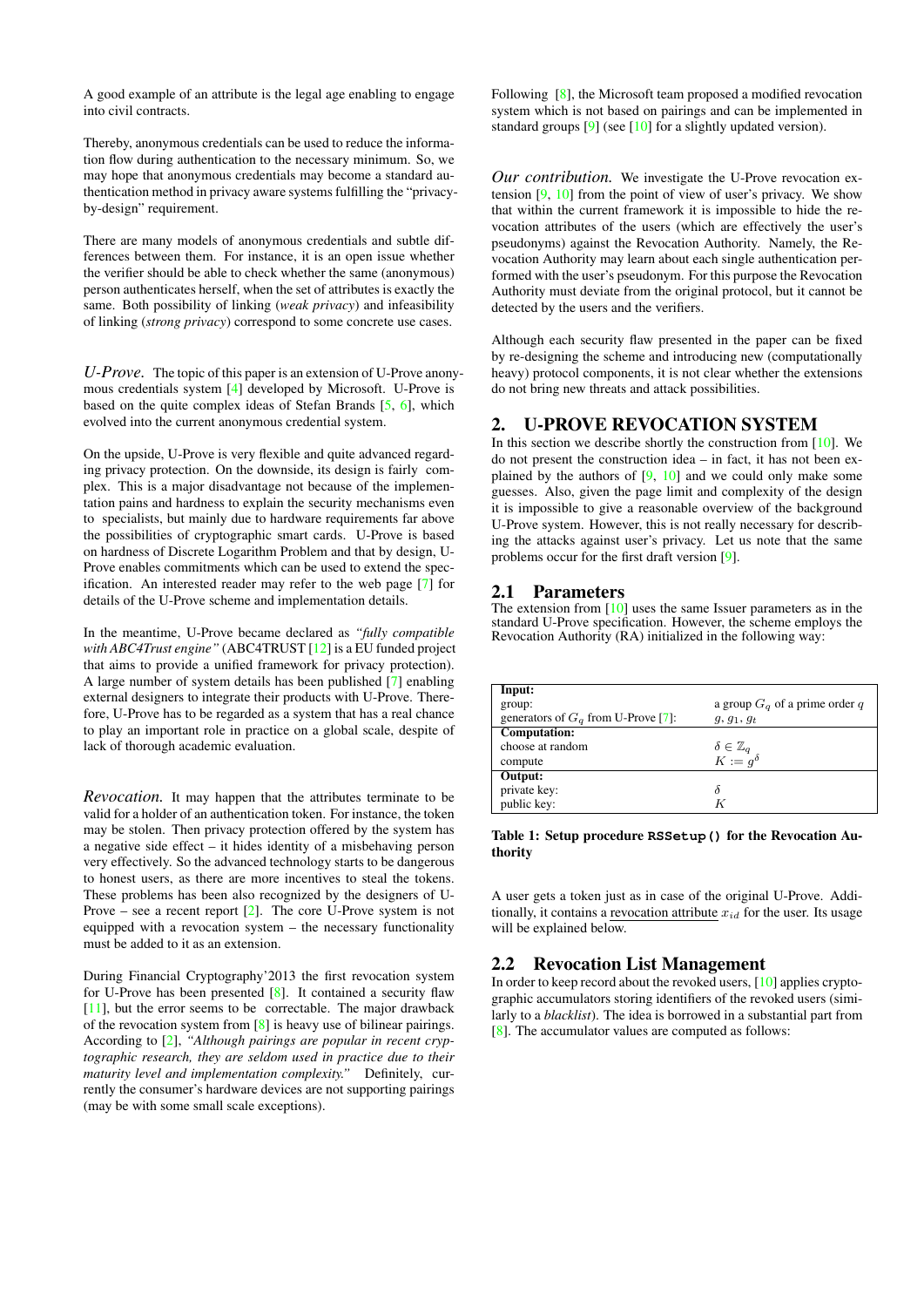| Input:                |                                                                    |
|-----------------------|--------------------------------------------------------------------|
| RA private key:       | $\delta \in \mathbb{Z}_q$                                          |
| revocation parameter: | $q_t$                                                              |
| List of revoked       |                                                                    |
| attribute values:     | $R = \{x_1, \ldots, x_m\} \in \mathbb{Z}_q \backslash \{-\delta\}$ |
| Computation:          |                                                                    |
| Accumulator value:    | $V := g_t^{\prod_{i=1}^{m}(\delta + x_i)}$                         |

Table 2: Procedure **ComputeAccumulator()** for creating accumulator  $V$  for the list  $R$  of revocation attributes

# 2.3 Computing a Witness

Apart from the accumulator, there are parameters specific to each user. These parameters must be updated every time when some user gets revoked or admitted again to the system. There are two methods described in [\[10\]](#page-10-10): ComputeWitness and UpdateWitness. The major drawback of the second solution is low efficiency and necessity to disclose all revocation attributes of the revoked users. According to [\[10\]](#page-10-10), *"If the revocation list is secret, or for better efficiency, the witnesses are computed by the Revocation Authority"* – with ComputeWitness.

The Revocation Authority runs ComputeWitness as follows:

| Input:                                                                         |                                                                   |
|--------------------------------------------------------------------------------|-------------------------------------------------------------------|
| RA private key:                                                                | $\delta \in \mathbb{Z}_q$                                         |
| Revocation parameter:                                                          | $g_t$                                                             |
| List of revoked attribute                                                      | $R = \{x_1, \ldots, x_m\} \in \mathbb{Z}_q \setminus \{-\delta\}$ |
| values:                                                                        |                                                                   |
| Target user's revocation at-                                                   | $x_{id} \notin R$                                                 |
| tribute:                                                                       |                                                                   |
| Current accumulator:                                                           | $V \in G_q$                                                       |
| Computation:                                                                   |                                                                   |
| $d := \prod_{x \in R} (x - x_{id}) \bmod q$                                    |                                                                   |
| $W:=g_{\scriptscriptstyle \!+}^{(\prod_{x\in R}(\delta+x)-d)/(\delta+x_{id})}$ |                                                                   |
| $Q := VW^{-x_{id}} g_t^{-d}$                                                   |                                                                   |
| Output:                                                                        |                                                                   |
| Revocation witness for                                                         | (d, W, Q)                                                         |
| $x_{id}$ :                                                                     |                                                                   |

Table 3: Procedure **ComputeWitness()**

The following property can be easily checked:

<span id="page-2-1"></span>
$$
W^{\delta} = Q. \tag{1}
$$

UpdateWitness procedure can be executed by the users given all revocation identities that have been included in the accumulator since the last update:

| Input:                                     |                             |
|--------------------------------------------|-----------------------------|
| Revocation parameter:                      | $q_t \in G_q$               |
| The revocation attribute of the user:      | $x_{id}$                    |
| Revocation attribute to be added           |                             |
| or removed from the blacklist $R$ :        | x'                          |
| Boolean value indicating whether           | hba                         |
| $x'$ has to be added to R:                 |                             |
| Old accumulator:                           | $V \in G_q$                 |
| Old witness of the user holding $x_{id}$ : | $(d, W, Q)$<br>$V' \in G_q$ |
| Updated accumulator:                       |                             |
| <b>Computation:</b>                        |                             |
| if add = t.rue                             | $(x'$ added to R)           |
| $d' := d(x' - x_{id}) \bmod q$             |                             |

| $W' := VW^{x'-x_{id}}$<br>$Q' := V'W'^{-x_{id}}g_t^{-d'}$<br>else<br>$d' := d(x' - x_{id})^{-1} \bmod q$<br>$W' := ((V')^{-1}W)^{(x'-x_{id})^{-1}}$<br>$Q' := V'W'^{-x_{id}}g_t^{-d'}$ | $(x'$ removed from $R$ ) |
|----------------------------------------------------------------------------------------------------------------------------------------------------------------------------------------|--------------------------|
| Output:<br>  Updated witness for $x_{id}$ :                                                                                                                                            | (d', W', Q')             |

Table 4: Procedure **UpdateWitness( )**

# 2.4 Non-Revocation Proof

A user holding a U-Prove token authenticates himself by executing the regular U-Prove protocol. During this protocol he commits to the attribute  $x_{id}$  (the public output of the commitment is  $\tilde{c}_{id}$  =  $g^{x_{id}} g_1^{\delta_{id}}$  and the private opening information of this commitment is  $(x_{id}, \tilde{o}_{id})$ ). Additionally, he creates a non-revocation proof using the function GenerateNonRevocationProof:

| Input:                                                                        |                                                                     |
|-------------------------------------------------------------------------------|---------------------------------------------------------------------|
| Revocation parameters:                                                        | $G_q$ , hash function $H$ , $g$ , $g_1$ , $g_t$                     |
| Commitment to $x_{id}$ :                                                      | $\tilde{c}_{id}$ , where $\tilde{c}_{id} = g^{x_{id}} g_1^{o_{id}}$ |
| Opening information:                                                          | $x_{id}$ , $\tilde{o}_{id}$                                         |
| RA public key:                                                                | K                                                                   |
| Revocation witness:                                                           | (d, W, Q)                                                           |
| <b>Computation:</b>                                                           |                                                                     |
| generate $t_1, t_2, k_1, \ldots, k_6$ at random from $\mathbb{Z}_q$           |                                                                     |
| $X := Wq^{t_1}$                                                               |                                                                     |
| $Y := QK^{t_1}$                                                               |                                                                     |
| $C_d := g_t^d g_1^{t_2}$                                                      |                                                                     |
| $w := d^{-1} \bmod q$                                                         |                                                                     |
| $z := t_1 \tilde{o}_{id} - t_2 \mod q$                                        |                                                                     |
| $z' := -t_2w \bmod q$                                                         |                                                                     |
| $T_1 := X^{k_1}(\tilde{c}_{id}K)^{-k_2}g_1^{k_3}$                             |                                                                     |
| $T_2 := q^{k_1} q_1^{k_4}$                                                    |                                                                     |
| $T_3 := C_A^{k_5} q_1^{k_6}$                                                  |                                                                     |
| $c' := \mathcal{H}(q, q_1, q_t, K, \tilde{c}_{id}, X, Y, C_d, T_1, T_2, T_3)$ |                                                                     |
| $s_1 := -c'x_{id} + k_1 \mod q$                                               |                                                                     |
| $s_2 := -c't_1 + k_2 \mod q$                                                  |                                                                     |
| $s_3 := -c'z + k_3 \mod q$                                                    |                                                                     |
| $s_4 := -c'\tilde{o}_{id} + k_4 \mod q$                                       |                                                                     |
| $s_5 := -c'w + k_5 \mod q$                                                    |                                                                     |
| $s_6 := -c'z' + k_6 \bmod q$                                                  |                                                                     |
| delete $t_1, t_2, k_1, , k_6, w, z, z', T_1, T_2, T_3$                        |                                                                     |
| Output:                                                                       |                                                                     |
| non-revocation proof for $x_{id}$ : $c', s_1, \ldots, s_6, X, Y, C_d$         |                                                                     |

#### Table 5: Procedure **GenerateNonRevocationProof()**

<span id="page-2-0"></span>The non-revocation proof is given to the Verifier. [\[9\]](#page-10-9) states that *"The Verifier sends the non-revocation proof to the Revocation Authority"*, and that *"The Revocation Authority is a new party that manages the revocation list and validates the users' non-revocation proofs"*. In particular the test  $Y \stackrel{?}{=} X^{\delta}$  is delegated to the Revocation Authority. In fact, this is one of the main differences between the design from [\[8\]](#page-10-7) and [\[9\]](#page-10-9). According to [8] the equality  $Y = X^{\delta}$ can be checked locally as pairing-friendly groups are used. Similarly, [\[10\]](#page-10-10) states that *The Verifier sends the non-revocation proof to the Revocation Authority that verifies that the undisclosed UID does not appear on the current revocation list.*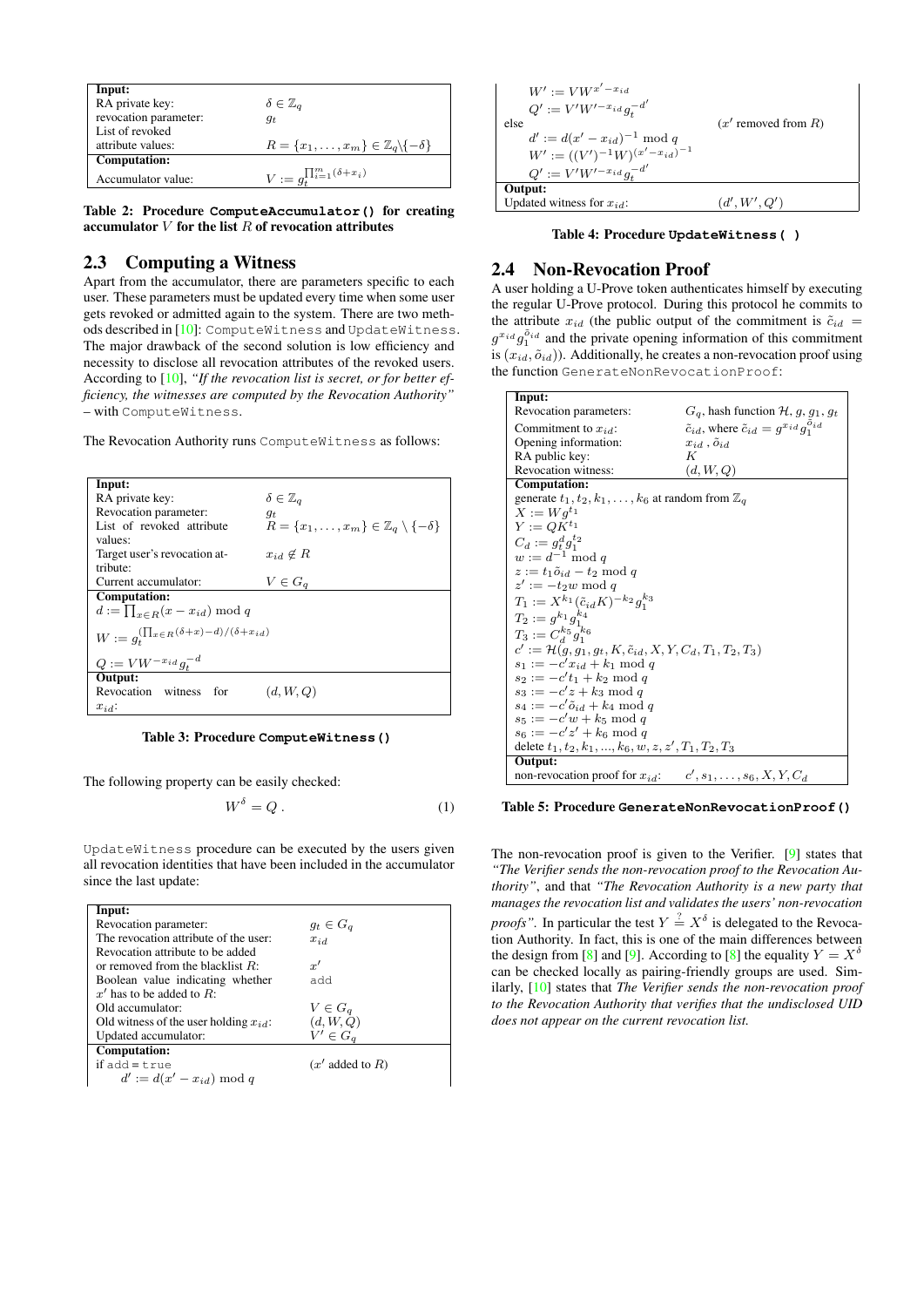

Table 6: Procedure **VerifyNonRevocationProof()**

# <span id="page-3-5"></span>3. BREAKING SECRECY OF REVOCATION LIST

According to Sect. 2.3 of [\[9,](#page-10-9) [10\]](#page-10-10), the revocation attributes of the revoked users can be kept secret, if the revocation witnesses are computed and delivered to the users by the Revocation Authority. For some reason the authors of the extension believe that this might be a useful functionality. One of them could be that disclosing the number of revoked users might be a valuable business information. Nevertheless, in this section we show the following result which shows that the attempts to hide the revocation list  $r$  are futile:

THEOREM 1. *Assume that the protocol from [\[9,](#page-10-9) [10\]](#page-10-10) is implemented as it is stated in the specification. Then even if the Revocation Authority delivers the revocation witnesses to the users, an adversary can retrieve all revocation attributes of the revoked users.*

The point is that the documents [\[9,](#page-10-9) [10\]](#page-10-10) do not provide any mechanism designed for preserving secrecy of the revocation list  $R$ . We show that the revocation attributes belonging to  $R$  cannot be kept secret in a straightforward manner (i.e., by not publishing them), and some additional mechanism is necessary if their secrecy is an objective. Let us note that this section as a warm-up before the main results of Sect. [4,](#page-4-0) where fundamental privacy threats are shown. However, as it will become clear at the end of Sect. [4,](#page-4-0) hiding the revocation list is somehow related to hiding malicious setup of the Revocation Authority.

#### <span id="page-3-6"></span>3.1 Reconstruction of the Revocation List

We concern a late launch attack, where the adversary decides to recover the identities of all users revoked so far, but has no data concerning all previous updates performed by the Revocation Authority. (This situation occurs when the adversary joins the system relatively late.) We show that nevertheless an adversary can recover identities of all users revoked assuming that sufficiently many of the users collaborate with the adversary.

Let us assume that at the moment considered the total number of revoked users is  $k$  and the set  $U$  of users colluding with the adversary has cardinality at least  $k + 1$ . Let  $x_1, \ldots, x_{k+1}$  be the revocation attributes of these users. Then we claim that the adversary can reconstruct the following polynomial:

<span id="page-3-4"></span>
$$
f(X) = (X + x_{i_1}) \cdot (X + x_{i_2}) \cdot \cdots \cdot (X + x_{i_k}), \qquad (2)
$$

where  $x_{i_1},...,x_{i_k}$  are the revocation attributes of all revoked users. Since factorization in  $\mathbb{Z}_q[X]$  is easy, once f is found, then the values of  $x_{i_j}$  can be easily reconstructed.

First observe that according to ComputeWitness procedure, the user holding  $x_i$  obtains a revocation witness that contains  $d_i =$  $f(-x_i)$ . Hence, in order to reconstruct the polynomial f it suffices to run the Lagrangian interpolation algorithm on the pairs  $(-x_1, d_1), \ldots, (-x_{k+1}, d_{k+1}).$  $(-x_1, d_1), \ldots, (-x_{k+1}, d_{k+1}).$  $(-x_1, d_1), \ldots, (-x_{k+1}, d_{k+1}).$ <sup>1</sup>

# 3.2 Attacking update's data

The Revocation Authority may defend itself against the above mentioned attack by keeping a large number of dummy users in the set R of revoked users. In this case  $k = \deg f$  becomes large and the adversary is unable to find  $k + 1$  users to immediately gather  $k + 1$ pairs  $(x_i, d_i)$  satisfying  $f(-x_i) = d_i$ . In this case the adversary may execute the following attack aiming to recover the revocation attributes of the users that are either revoked or admitted again during the current update.

Assume that a user holding  $x_i$  and a witness  $(d_i, -, -)$  corresponding to the set of revoked users  $R$  obtains a new witness  $d_i'$ . Then:

$$
\frac{d_i'}{d_i} = \frac{P_A(x_i)}{Q_B(x_i)}, \quad \text{where}
$$
  

$$
P_A(X) = \prod_{x' \in A} (x' - X), \quad Q_B(X) = \prod_{x' \in B} (x' - X)
$$

and A denotes the set of revocation attributes that have been added to  $R$  since the last update of users' witnesses, whereas  $B$  denotes the set of revocation attributes that have been removed from  $R$  since this moment. Since A and B are disjoint,  $gcd(P_A(X), Q_B(X))$  = 1. That is, the user gets a value  $f_i = d_i'/d_i$  of some rational function at point  $x_i$ :

<span id="page-3-1"></span>
$$
\frac{P_A(x_i)}{Q_B(x_i)} = f_i,
$$
\nwhere  $\deg P_A(X) = |A| \geq 0$ ,  $\deg Q_B(X) = |B| \geq 0$ .

\n(3)

Let  $U$  be the set of users controlled by the adversary aiming to get the revocation attributes of the revoked users. When the update is done by the Revocation Authority, each user gets a new revocation witness. So the adversary can derive the pair  $(x_i, f_i)$  for each  $x_i \in$  $U$ . The adversary shall use these pairs to interpolate the rational function

<span id="page-3-2"></span>
$$
\frac{P_A(X)}{Q_B(X)} = \frac{p_0 + p_1 X + \dots + p_m X^m}{q_0 + q_1 X + \dots + q_n X^n},\tag{4}
$$

where  $m = |A|$  and  $n = |B|$ . The adversary aims to calculate both  $P_A(X)$  and  $Q_B(X)$ . Once it is done, it is easy to factorize  $P_A(X)$  and  $Q_B(X)$  in the polynomial ring and learn the revocation attributes of the users revoked and admitted back to the system.

Let  $k = |\mathcal{U}|$ . Assume that m and n have been guessed correctly. By [\(3\)](#page-3-1) and [\(4\)](#page-3-2), we can build the following system of linear equations

<span id="page-3-3"></span>
$$
\begin{cases}\np_0 + p_1 x_1 + \dots + p_m x_1^m - f_1 q_0 - f_1 q_1 x_1 - \dots - f_1 q_n x_1^n = 0 \\
p_0 + p_1 x_2 + \dots + p_m x_2^m - f_2 q_0 - f_2 q_1 x_2 - \dots - f_2 q_n x_2^n = 0 \\
\vdots \\
p_0 + p_1 x_k + \dots + p_m x_k^m - f_k q_0 - f_k q_1 x_k - \dots - f_k q_n x_k^n = 0\n\end{cases} (5)
$$

with unknowns  $p_0, p_1, \ldots, p_m, q_0, q_1, \ldots, q_n$ . The system [\(5\)](#page-3-3) can be rewritten as

$$
M_{k,m+n+2} \cdot U_{m+n+2} = \theta_k,
$$

where  $\theta_k$  is the vector of k zeroes,

$$
U_{m+n+2} = [p_0, p_1, p_2, \ldots, p_m, q_0, q_1, q_2, \ldots, q_n]^T
$$

<span id="page-3-0"></span><sup>1</sup>The same method works for the scheme from  $[9]$ , as the values of the components  $d_i$  are exactly the same despite different descriptions of ComputeWitness.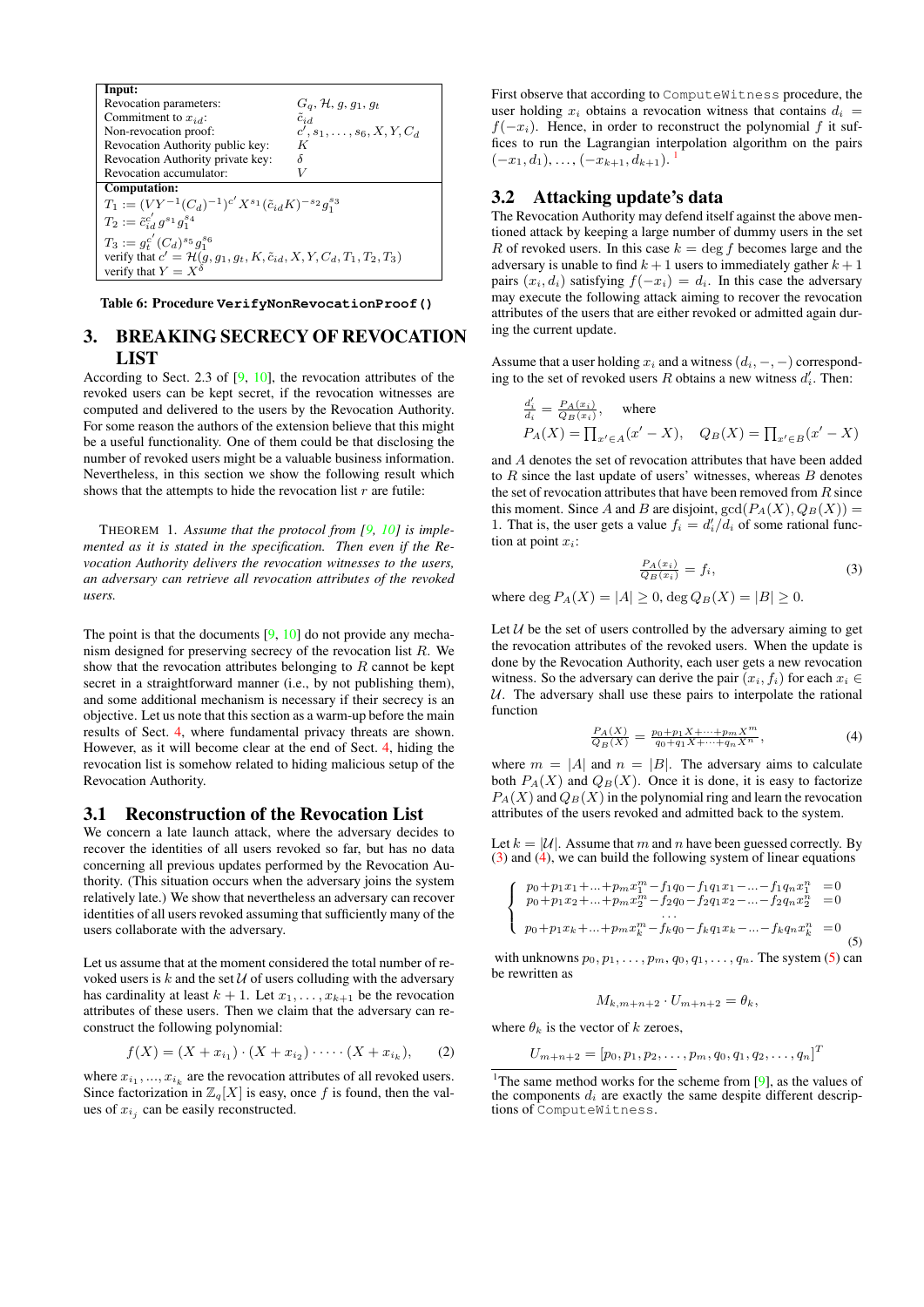is the vector of  $m+n+2$  unknowns, and  $M_{k,m+n+2}$  is a  $k\times(m+n+1)$  $n + 2$ ) matrix of known coefficients from  $\mathbb{Z}_q$ :

$$
\begin{bmatrix}\n1 & x_1 & x_1^2 & \dots & x_1^m & -f_1 & -f_1x_1 & -f_1x_1^2 & \dots & -f_1x_1^n \\
1 & x_2 & x_2^2 & \dots & x_2^m & -f_2 & -f_2x_2 & -f_2x_2^2 & \dots & -f_2x_2^n \\
\vdots & \vdots & \vdots & \vdots & \vdots & \vdots & \vdots & \vdots \\
1 & x_k & x_k^2 & \dots & x_k^m & -f_k & -f_kx_k & -f_kx_k^2 & \dots & -f_kx_k^n\n\end{bmatrix}
$$

Since the system  $(5)$  is homogeneous we treat the set of solutions of the form  $\alpha \cdot U_{m+n+2}$ , where  $\alpha \in \mathbb{Z}_q \setminus \{0\}$ , as a single solution  $U_{m+n+2}$ .

Note that 
$$
M_{k,m+n+2} = [V_{k,m+1} \quad F_{k,k} \cdot V_{k,n+1}]
$$
, where  $F_{k,k} =$   
diag $(-f_1, -f_2, ..., -f_k)$  is the diagonal matrix of size  $k \times k$ , and

$$
V_{k,\ell+1} = \begin{bmatrix} 1 & x_1 & x_1^2 & \dots & x_1^{\ell} \\ 1 & x_2 & x_2^2 & \dots & x_2^{\ell} \\ \vdots & \vdots & \vdots & & \vdots \\ 1 & x_k & x_k^2 & \dots & x_k^{\ell} \end{bmatrix}
$$

is the Vandermonde matrix of size  $k \times (\ell + 1)$ .

Obviously, rank $(M_{k,m+n+2}) \leq m+n+2$ . Hence, even if  $k >$  $m + n + 2$ , it is sufficient to use the first  $m + n + 2$  rows of the matrix because the next ones give no additional information. If after reducing the matrix to the row echelon form it happens that rank $(M_{m+n+2,m+n+2}) = m + n + 2$ , then the only solution for  $U_{m+n+2}$  is the all zero vector  $\theta_{m+n+2}$ , which means that our guess for  $m$  and  $n$  was incorrect. If after reducing the matrix to the row echelon form it turns out that rank $(M_{m+n+2,m+n+2}) < m+n+2$ , then we may neglect a row which turns out to be linearly dependent from the other rows and we use the following theorem:

#### THEOREM 2 (THM 4.3.4 FROM [\[13\]](#page-10-11)).

*Let*  $M_{m+n+1,m+n+2} = [V_{m+n+1,m+1} \quad F_{m+n+1,m+n+1} \cdot V_{m+n+1,n+1}]$  *be a real- or a complex-valued matrix of rank*  $m + n + 1 - t$ . Then *there exists a unique non-zero solution*  $U_{m+n+2}$  *corresponding to*  $p$ olynomials  $P^*_A(X)$ ,  $Q^*_B(X)$  with degrees at most  $m{-}t$  and  $n{-}t$ . *Moreover, all solutions have the form*

<span id="page-4-3"></span>
$$
r(X) = \frac{S(X)P_A^*(X)}{S(X)Q_B^*(X)},
$$
\n(6)

*where* S(X) *is a polynomial of degree at most* t*.*

Although Theorem [2](#page-4-1) considers matrices with coefficients from fields of characteristic 0 (which means that by adding 1 we shall never obtain 0), in large prime fields  $\mathbb{F}_q$  the event that some matrix coefficient will "accidentally" vanish during calculation of the rank seems to be highly improbable. On the other hand, if  $q$  is relatively small, then to minimize the risk of an "accidental underestimation" of the rank one could use matrices with the number of rows greater than  $m + n + 2$ . Consequently, we have the following procedure for finding the polynomials  $P_A(X)$ ,  $Q_B(X)$ :

- 1. We make a guess for  $m', n'$  being the realistic upper bounds for the polynomials degrees  $m$  and  $n$ , respectively.
- <span id="page-4-2"></span>2. We generate the matrix  $M_{m'+n'+2,m'+n'+2}$  and reduce it to the row echelon form to calculate its rank (if the rank will be appropriate the row echelon form will facilitate the final computations).
- 3. If rank $(M_{m'+n'+2,m'+n'+2}) = m' + n' + 2$ , then we increase both values  $m', n'$  and go to the point [2](#page-4-2) (alternatively, if for the current values  $m', n'$  we have  $m' + n' + 2 = |\mathcal{U}|$ , we may increase one of the values  $m', n'$  at the cost of the other one).
- <span id="page-4-4"></span>4. If rank $(M_{m'+n'+2,m'+n'+2}) = m' + n' + 1 - t$  and  $t >$ 0, then we assign  $m' := m' - t$ ,  $n' := n' - t$  and go to the point [2.](#page-4-2) Since  $gcd(P_A(X), Q_B(X)) = 1$  we have in equation [\(6\)](#page-4-3) that  $S(X) \equiv 1$ .
- 5. At this point we have rank $(M_{m'+n'+2,m'+n'+2}) = m' +$  $n' + 1$ . We start to determine the vector  $U_{m'+n'+2}$  by assigning 1 to the coordinate which corresponds to the first column of the matrix (counting from the left) that contains a zero on the main diagonal. In this way value one is assigned to the only independent coordinate of vector  $U_{m'+n'+2}$ . Then on the basis of the row echelon form we determine the remaining  $m' + n' + 1$  coordinates. From the form of the matrix and from the fact that the system  $(5)$  is homogeneous it follows that the only independent coordinate of  $U_{m'+n'+2}$  corresponds to the leading coefficient of the polynomial  $Q_B(X)$ (recall that  $n \leq n'$ ). In this way we obtain the monic polynomials  $P_A(X)$ ,  $Q_B(X)$ .

<span id="page-4-1"></span>Note that the attack described above may sometimes help to reconstruct the polynomial  $f$  even if initially its degree is too large. Recall that the revoked users could be admitted back to the system. So it may happen that at some moment the set of users that were revoked at the initial stage of the attack and are still in the revoked set is reduced below the number of users cooperating with the adversary. So, if this happens and if the adversary keeps track on the changes in the set of revoked users, then he can reconstruct the set of the revoked users at each moment.

*Experimental results.* In order to check relevance of our method (recall that Theorem [2](#page-4-1) concerns the fields of characteristic 0), we have implemented the procedure described above using the NTL library [\[14\]](#page-10-12). 1000 experiments has been performed for a 256-bit prime q. We have not encountered a matrix  $M_{m'+n'+2,m'+n'+2}$ with rank $(M_{m'+n'+2,m'+n'+2}) \leq m' + n' + 1$ , when  $m' < m$ or  $n' < n$  (note that this would lead to false results concerning the polynomials  $P_A(X)$ ,  $Q_B(X)$ ). Moreover, for any given experiment the point [4](#page-4-4) of the procedure has always been executed at most once with  $t > 0$ . That is, when  $t > 0$  had been encountered, then after the assignment  $m' := m' - t$ ,  $n' := n' - t$  at least one of the equalities  $m' = m$ ,  $n' = n$  was satisfied.

#### <span id="page-4-0"></span>4. TRACING USERS' ACTIVITIES

In this section we show that after some manipulations on the side of the Revocation Authority the U-Prove system with revocations becomes a perfect "Big Brother" tool for spying the users via nonrevocation proofs. This is the main result of this paper.

The schemes proposed in  $[9, 10]$  $[9, 10]$  $[9, 10]$  are aimed to be suitable for a group  $G_q$  being a "standard construction", which means that the group  $G_q$  (see Table [1\)](#page-1-0) need not to be pairing-friendly. Consequently, to verify the equality  $Y = X^{\delta}$  in the procedure from Ta-ble [6](#page-2-0) the private key  $\delta$  is needed.

Our attacks exploit the coincidence of the following facts: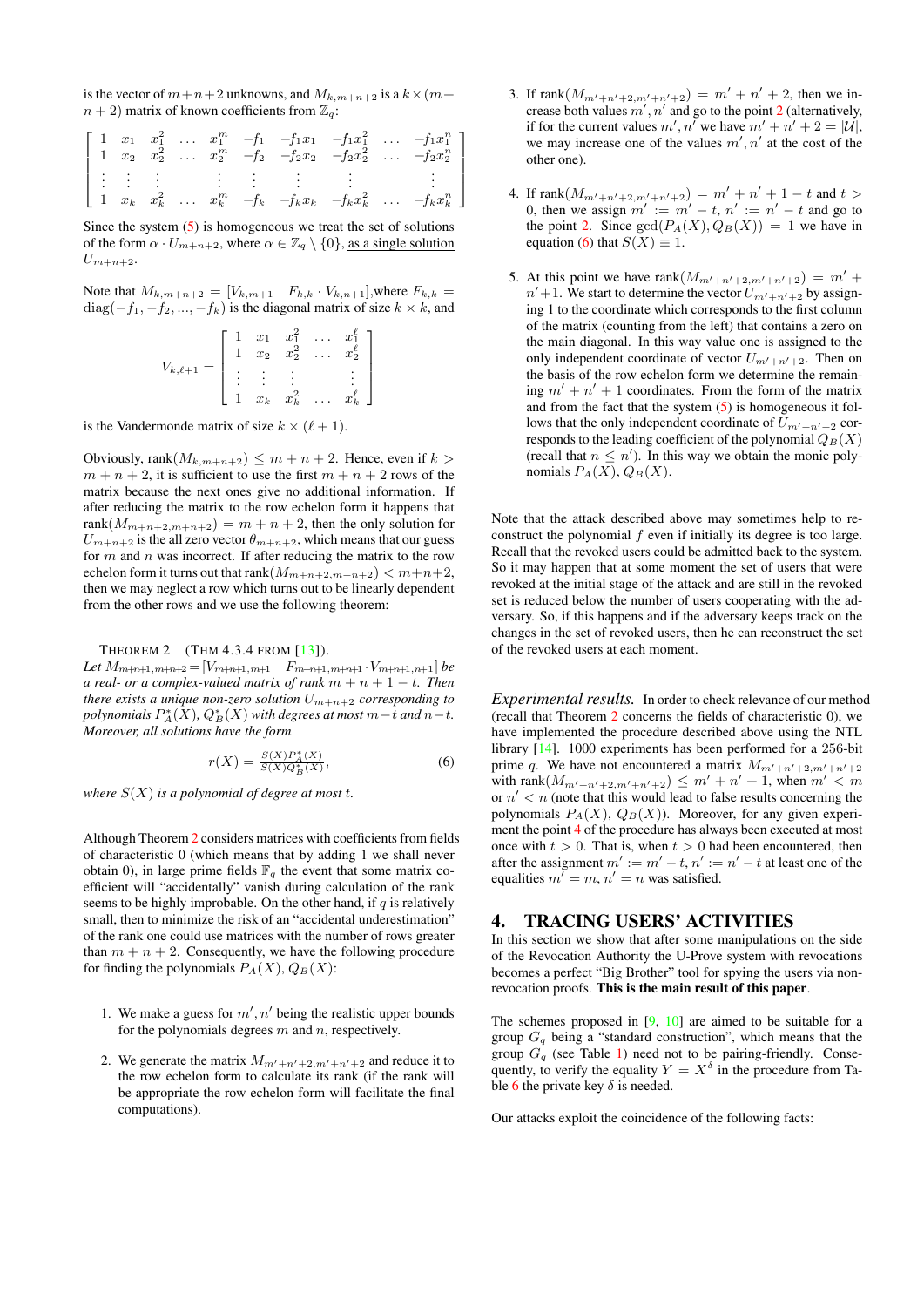- 1. *"The Revocation Authority is a [. . . ] party that manages the revocation list and validates the users' non-revocation proofs".*
- 2. Within GenerateNonRevocationProof( ) the elements W and  $Q$  appear in  $X$  and  $Y$  respectively in powers known to the Revocation Authority (simply in powers equal to one).

The initial attacks are less demanding computationally. However, the latter attacks seem to be more general: they remain undetectable even if witnesses are updated by the users from the very beginning of the revocation system work, that is, even if the complete list of the revoked revocation attributes is public. The attacks are de-scribed below for [\[10\]](#page-10-10), however they work for [\[9\]](#page-10-9) after only minor changes.

#### <span id="page-5-0"></span>4.1 Updates Done by Revocation Authority

In this section we assume that the Revocation Authority periodically provides updated revocation witnesses to the users computed with ComputeWitness. According to Sect. 2.3 of [\[10\]](#page-10-10), *"If the revocation list is secret, or for better efficiency, the witnesses are computed by the Revocation Authority . . . ".* Hence, the situation described is one of the scenarios proposed.

The idea is to provide corrupted revocation witnesses. They lead to failure of the equality  $X^{\delta} = Y$ , but at the same time the Revocation Authority will be able to verify that  $X$  and  $Y$  has been created according to the GenerateaNonRevocationProof procedure. Moreover, the Revocation Authority will be able to identify the revocation attribute of the user that has created  $X$  and  $Y$ . Therefore, the Revocation Authority will be able to create the correct answer to for the VerifyNonRevocationProof() procedure despite the manipulations.

The user is given a witness  $(d, W, Q)$  that deviates from the protocol. Namely:

|     | correct execution  | corrupted execution                                    |
|-----|--------------------|--------------------------------------------------------|
|     |                    | $W$ (according to the specification)                   |
|     |                    | $\underline{d} := d + \Delta$ where $\Delta$ chosen at |
|     |                    | random and d is computed accord-                       |
|     |                    | ing to the specification                               |
|     |                    | $Q := V \cdot W^{-x_{id}} \cdot g_t^{-d}$              |
| 4.1 | output $(d, W, Q)$ | output witness $(\underline{d}, W, Q)$                 |

Potentially, manipulation of  $d$  might lead to a situation that the verification of the non-revocation proof would fail already in the part that can be executed by the user or by a verifier different from the Revocation Authority. Note that VerifyNonRevocationProof() can be executed by anybody except for the test  $Y \stackrel{?}{=} X^{\delta}$ . The first test yields the positive result if the arguments for the hash function  $H$  are the same as when  $c'$  has been computed. So we require that computing  $T_1, T_2$  and  $T_3$  during GenerateNonRevocationProof( and VerifyNonRevocationProof() yield the same results. It may be checked that this is the case even if the value  $d$  is manipulated as described above (for details see the Appendix, Sect. [A\)](#page-11-0).

Note that

$$
\frac{Q}{\underline{Q}} = \frac{V \cdot W^{-x_{id}} \cdot g_t^{-d}}{V \cdot W^{-x_{id}} \cdot g_t^{-d-\Delta}} = g_t^{\Delta} .
$$

Now consider verification of the values  $X, Y$  given for inspection to the Revocation Authority and created from a corrupted witness  $(d, W, Q)$  given to a user. The Revocation Authority gets the values  $X = W \cdot g^{t_1}$  and  $\underline{Y} = Q \cdot K^{t_1}$ . Observe that

$$
X^{\delta} = W^{\delta} \cdot g^{t_1 \cdot \delta} = W^{\delta} \cdot K^{t_1} = Q \cdot K^{t_1} = Y
$$

 $\overline{\phantom{a}}$ 

where the value  $Y$  corresponds to the honest protocol execution. On the other hand, the Revocation Authority gets  $\underline{Y} = Q \cdot K^{t_1}$ . So

$$
\frac{X^{\delta}}{\underline{Y}} = \frac{Q \cdot K^{t_1}}{Q \cdot K^{t_1}} = \frac{Q}{Q} = g_t^{\Delta}.
$$

So a malicious Revocation Authority acts, for instance, as follows:

- for a user holding  $x_{id}$  create a corrupted witness and store the pair  $(g_t^{\Delta}, x_{id})$  in the local database  $\mathcal{T}$ ,
- during verification of the condition  $X^{\delta} = Y$  for X and Y submitted by a verifier check the value  $Z := X^{\delta}/Y$  against the entries in the database. If there is a pair  $(Z, x_{id})$ , then the Revocation Authority responds correct, otherwise the Revocation Authority answers false.

In the first case the Revocation Authority learns that the user with  $x_{id}$  authenticates himself against the verifier that has submitted the query.

As we see, the malicious Revocation Authority can create the full history of all activities of all users. Moreover, the verifier MUST ask the Revocation Authority to verify the equation  $X^{\delta} = Y$ . Indeed, if the condition  $X^{\delta} = Y$  would not be verified, then a revoked user could present a valid non-revocation proof. Namely, instead of using the witness  $(d, W, Q)$  obtained from the Revocation Authority, the user may create himself a fake witness  $(\underline{d}, \underline{W}, \underline{Q})$ , where <u>d</u>, <u>W</u> are chosen at random and  $Q = V \cdot \underline{W}^{-x_{id}} \cdot g_t^{-d}$ .

Note that secrecy of the revocation list  $R$  is essential for hiding the attack. Otherwise on the basis of formula  $(2)$ , a user holding  $x_{id}$ could reconstruct the polynomial f and check whether  $f(-x_{id}) =$  $d$ . Accordingly, the Revocation Authority should insist that hiding revocation attributes of the revoked users is necessary for privacy protection and should deploy techniques such using large number of dummy users to defer the attacks presented in Sect. [3.](#page-3-5)

#### 4.2 Switching to the Public Mode

Now we investigate the scenario that at some moment the system is switched from the mode "Update of Witnesses done by the Revocation Authority" to the mode where the witnesses are recomputed by the users themselves according to the procedure UpdateWitness. However, we still assume that the complete set  $R$  of revoked users will not be published. We also assume that when a user joins the system the first revocation witness  $(d, W, Q)$  is given to the user by the Revocation Authority. This is a pragmatic assumption increasing system's usability and it results from the fact that without knowing the whole set  $R$  the users cannot compute initial witnesses by themselves.

The idea of the attack is to provide a corrupted revocation witness when the user joins the system. Just like in Sect. [4.1,](#page-5-0) the Revocation Authority receives the pairs  $(X, Y)$  where  $X^{\delta} \neq Y$ . However, the relation between  $X$  and  $Y$  enables the Revocation Authority to check whether the non-revocation proof has been created correctly and to learn the  $x_{id}$  of the user that has created  $X$  and  $Y$ .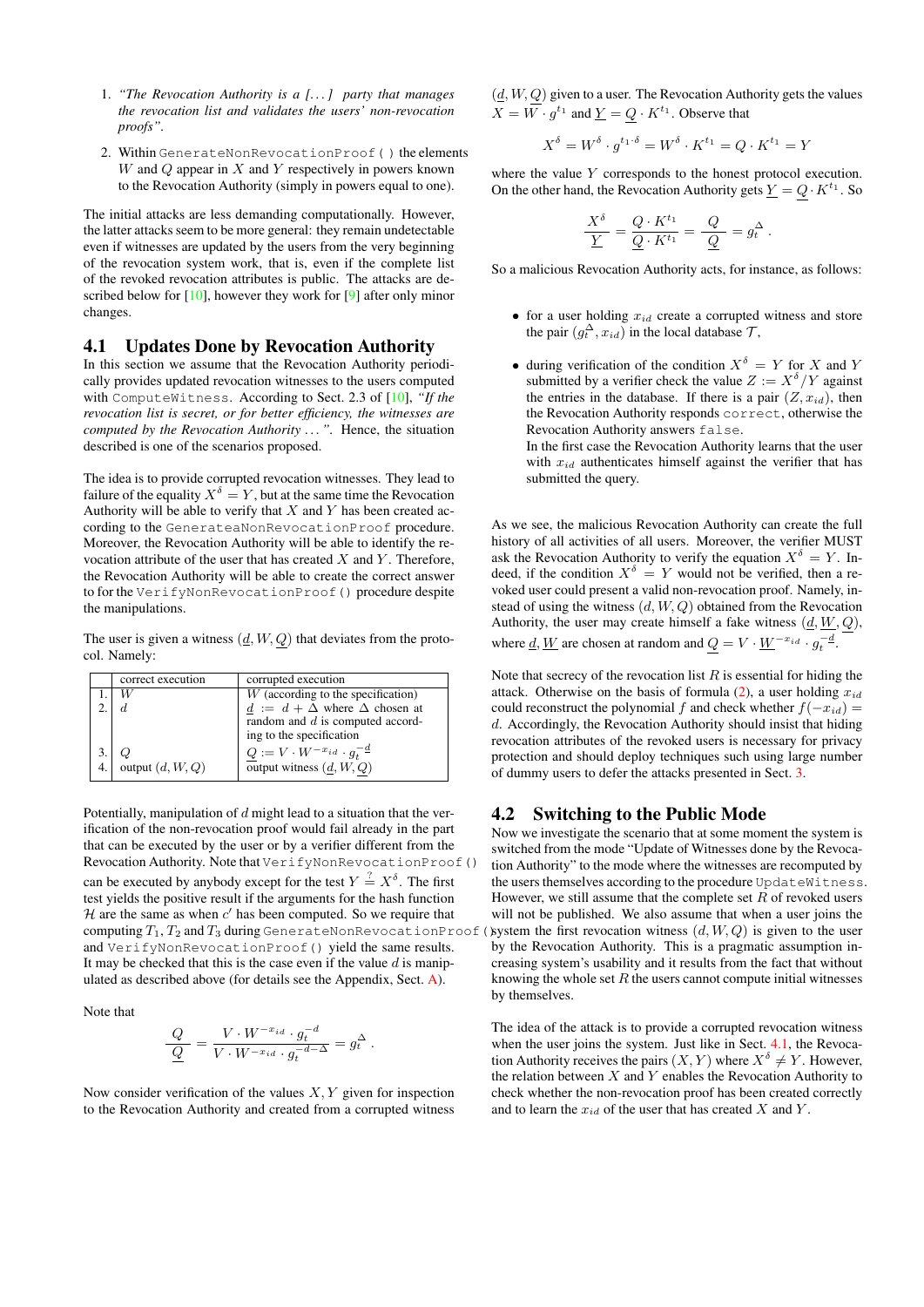The initial revocation witness  $(d', W', Q')$  given to the user holding  $x_{id}$  is created as follows:

| Input:                                                       |                           |  |
|--------------------------------------------------------------|---------------------------|--|
| RA private key:                                              | $\delta \in \mathbb{Z}_q$ |  |
| Revocation parameter:                                        |                           |  |
| List of revoked attribute values:                            | .9t<br>R.                 |  |
|                                                              |                           |  |
| New user's revocation attribute:                             | $x_{id} \notin R$         |  |
| Current accumulator:                                         |                           |  |
| Auxiliary database:                                          |                           |  |
| Computation:                                                 |                           |  |
| compute d and W via Compute Witness for R and $x_{id}$<br>1. |                           |  |
| 2. choose $u$ at random                                      |                           |  |
| 3. $\underline{d} := d + u \bmod q$                          |                           |  |
| 4. $Q := VW^{-x_{id}}g_t^{-\underline{d}}$                   |                           |  |
| Output:                                                      |                           |  |
| insert $(g_t^u, x_{id})$ in the database $\mathcal T$        |                           |  |
| give $(d, W, Q)$ to the user holding $x_{id}$                |                           |  |
|                                                              |                           |  |
|                                                              |                           |  |

Table 7: Creating a corrupted initial witness

The database  $\tau$  stores information necessary to link the verification requests with the users. Note that if  $Q$  is the non-corrupted value, then  $Q = VW^{-x_{id}} g_t^{-d}$ . Hence  $Q \cdot g_t^{-u} = Q$ .

For the corrupted witness  $(\underline{d}, W, Q)$  note that:

- $\bullet$  the verification test concerning  $c'$  succeeds (note that this test can be done by any verifier),
- the Revocation Authority gets the values  $X, Y$  for which the regular verification by the Revocation Authority fails in the following way:

$$
X^{\delta} = W^{\delta} g^{t_1 \delta} = Q K^{t_1} = Q g_t^u K^{t_1} = Y g_t^u \neq Y
$$

However, the Revocation Authority may search for an entry  $(Z, x_{id})$  such that  $X^{\delta} \cdot Y^{-1} = Z$ . If there is such an entry, then the answer to the verification query is correct and as a side effect the Revocation Authority learns  $x_{id}$ . Otherwise, the answer is false.

Now let us consider the situation after the user holding  $x_{id}$  updates the revocation witness because of revocation of  $x'$ .

• According to UpdateWitness, the new value of the parameter d, called below  $d_1$ , equals

$$
\underline{d_1} = \underline{d}(x' - x_{id}) = (d+u)(x' - x_{id}) = d_1 + u(x' - x_{id}),
$$

where  $d_1 = d(x' - x_{id})$  is the correct value that would be obtained for the correct initial witness.

- The value of W will be updated to the correct value  $W_1$ , since no manipulated value is applied for the update.
- The new value of  $Q$  equals

$$
\begin{array}{rcl} \underline{Q_1} & = & VW^{-x_{id}} g_t^{-d_1} = V W^{-x_{id}} g_t^{-d_1 - u(x' - x_{id})} \\ & = & Q_1 g_t^{-u(x' - x_{id})} \end{array}
$$

where  $Q_1$  is the value of  $Q$  computed for the correct  $d_1$ .

Now, if the verifier presents a pair  $(X, Y)$  created by the user holding  $x_{id}$ , then

$$
X^{\delta} = W_1^{\delta} g^{t_1 \delta} = Q_1 K^{t_1} = \underline{Q_1} g_t^{u(x'-x_{id})} K^{t_1} = Y g_t^{u(x'-x_{id})}.
$$

So we see that if each entry  $(Z, x_{id})$  of the database  $\mathcal T$  is converted by the assignment  $Z := Z^{x'-x_{id}}$ , then the same procedure as before can be used to answer the queries to the revocation authorities stated by the verifiers.

One can easily show that after revoking  $x'_1, \ldots, x'_k$  and adding  $x_1'', \ldots, x_m''$  the original entry  $(Z, x_{id})$  of database  $\mathcal T$  becomes converted to  $(Z', x_{id})$ , where

$$
Z' = Z^{(x'_1 - x_{id}) \cdot \ldots \cdot (x'_k - x_{id}) \cdot (x''_1 - x_{id})^{-1} \cdot \ldots \cdot (x''_m - x_{id})^{-1}}
$$

and the same procedure as above for answering the queries to the Revocation Authority can be applied.

#### <span id="page-6-0"></span>4.3 Tracing Independent of Updating Entity

The attack below remains undetected even if the complete list R of revoked revocation attributes is public. This is achieved by not manipulating the parameters used for witnesses computations.

#### *4.3.1 Preliminary Observations*

Let us note that the output of the RASetup( ) procedure does not include a proof of equality of the discrete logarithms within the pairs:  $(g_t, g_t^{\delta})$ ,  $(g, K)$ , where the 1st element in the pair denotes the base element and the 2nd element denotes the exponentiation result. Accordingly, the Revocation Authority may choose the values  $\delta$ and  $\log_g K$  to be different modulo q. Let  $K = g^{\tilde{\delta}}$ . One can easily see that VerifyNonRevocationProof( ) does not enforce equality of discrete logarithms for  $(g_t, g_t^{\delta})$  and  $(g, K)$ . This fact will be exploited in our attack.

#### *4.3.2 The Attack*

We assume that the Revocation Authority knows all the values  $x_{id}$ (hence it is able to compute witnesses of all users). The RSSetup procedure is executed in a slightly different way. Namely, the Revocation Authority chooses  $\delta \neq \delta \mod q$  at random and sets  $K := g^{\delta}$  instead of  $K := g^{\delta}$ . Note that due to the hardness of the Decisional Diffie-Hellman Problem it is infeasible to detect this manipulation.

During VerifyNonRevocationProof( ) the Revocation Authority, instead of checking equality  $Y = X^{\delta}$  executes the following steps:

1.  $\widetilde{W} := Y \cdot X^{-\widetilde{\delta}}$ .

Note that  $X$  and  $Y$  were calculated correctly by the prover, then we get  $\widetilde{W} = Q \cdot W^{-\tilde{\delta}}$ .

2.  $\widehat{W} := \widetilde{W}^{\eta}$ , where  $\eta = (\delta - \tilde{\delta})^{-1} \text{ mod } q$ .

Note that both  $\delta$  and  $\tilde{\delta}$  are known to the Revocation Authority. If the witness was correctly computed by the user, then, by  $(1)$ , the Revocation Authority gets

$$
\widehat{W} = \left(W^{\delta - \tilde{\delta}}\right)^{(\delta - \tilde{\delta})^{-1} \mod q} = W.
$$

Note that W depends on  $x_{id}$  and can be used to match the nonrevocation proof with  $x_{id}$ . On the other hand, W changes each time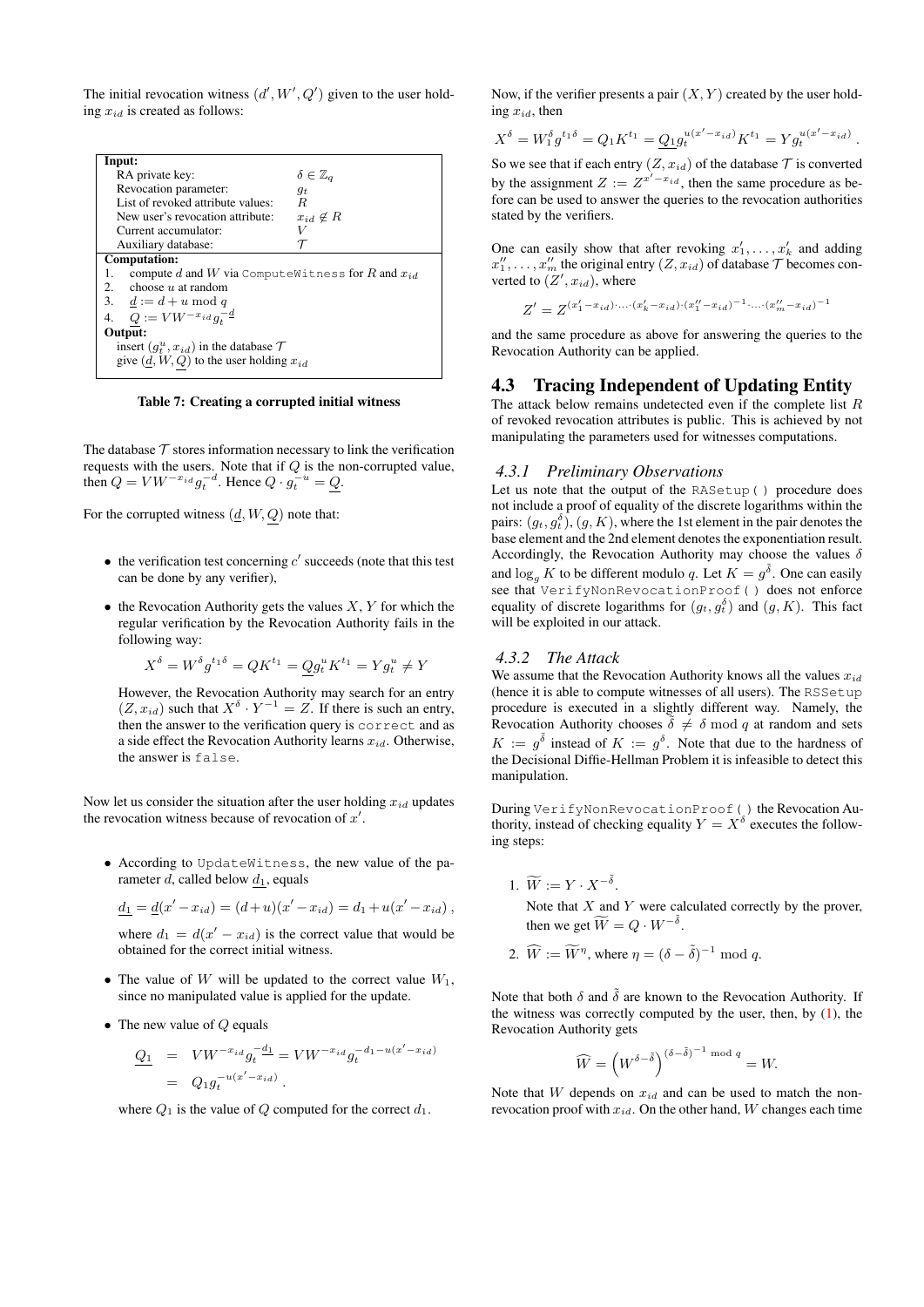the list  $R$  of revoked users changes. The Revocation Authority may create the database containing the current value of  $W$  for each  $x_{id}$ . The computation can be easily performed by a SIMD architecture (e.g. a farm of GPU processors).

#### *4.3.3 Removing* Y *from the Non-Revocation Proof*

One could attempt to defend against the attack by removing  $Y$  from the data passed to the Revocation Authority. Instead, the Authority may calculate a candidate  $Y_W$  for Y used by the prover by setting  $Y_W = X^{\delta}$  and checking it against c':

<span id="page-7-0"></span>
$$
c' \stackrel{?}{=} \mathcal{H}(g, g_1, g_t, K, \tilde{c}_{id}, X, Y, C_d, T_1, T_2, T_3) \tag{7}
$$

However, for each W the Revocation Authority must compute the candidate value

$$
Y_W := W^{\delta - \tilde{\delta}} X^{\tilde{\delta}}.
$$

Note that for the correct W

$$
Y_W = W^{\delta - \tilde{\delta}} \cdot \left(W g^{t_1}\right)^{\tilde{\delta}} = W^{\delta} \cdot \left(g^{\tilde{\delta}}\right)^{t_1} = Q K^{t_1} = Y
$$

and for such  $Y_W$  equality [\(7\)](#page-7-0) holds. Otherwise, it may hold only via a collision of the hash function  $H$ .

# **4.4** Tracing when  $g^{\delta} = K$

To prevent the attack from Subsect. [4.3](#page-6-0) one could propose a patch for the system by demanding a proof of equality of discrete logarithms when publishing the public parameters of the Revocation Authority. Below we show that it is not enough, however the attack gets more involved.

During the corrupted RSSetup procedure  $\alpha_1$ ,  $\alpha_2$  are chosen at random so that  $\alpha_2 \neq \alpha_1 \mod q$ . Then

<span id="page-7-8"></span>
$$
\delta := (\alpha_1 + \alpha_2) \cdot 2^{-1} \bmod q . \tag{8}
$$

If the order q of g is a large prime number, then  $2^{-1}$  mod q exists. On the other hand, if  $gcd(2, q) > 1$ , then it is easy to generalize the reasoning below to the representation  $\delta = (\alpha_1 + \cdots + \alpha_\ell)$ .  $\ell^{-1}$  mod q for some  $\ell$  coprime to q (in this case the definition of  $\Lambda_i$  given below would change to  $\Lambda_i := g_t^{(\alpha_1^i + \cdots + \alpha_\ell^i) \cdot \ell^{-1} \bmod q}$ . We shall use the following notation:

<span id="page-7-6"></span>
$$
\Lambda_i := g_t^{(\alpha_1^i + \alpha_2^i) \cdot 2^{-1} \mod q} \quad \text{and} \quad \Delta_i := g_t^{\delta^i} \tag{9}
$$

for  $i = 0, 1, 2, \ldots$ . Note that  $\Lambda_0 = \Delta_0 = g_t$  and  $\Lambda_1 = \Delta_1$ .

Note that in order to get the accumulator  $V$  one can first compute the exponent  $\prod_{i=1}^{m}(\bar{\delta} + x_i)$  and then raise  $g_t$  to the computed power. An alternative when is to get first the numbers  $\Delta_i$ , then compute  $\prod_{i=1}^{m} (\delta + x_i)$  as a polynomial of  $\delta$ , i.e.  $\prod_{i=1}^{m} (\delta + x_i) =$  $\sum_{i=0}^{m} a_i \cdot \delta^i$ , and finally put  $V := \prod_{i=0}^{m} (\Delta_i)^{a_i}$ . Below we assume  $\frac{1}{2}$  that instead of using the vector

<span id="page-7-7"></span>
$$
\mathbf{t} = (\Delta_0, \Delta_1, \Delta_2, \dots, \Delta_m) \tag{10}
$$

the Revocation Authority will use the vector

<span id="page-7-5"></span>
$$
\mathbf{t}' = (\Lambda_0, \Lambda_1, \Lambda_2, \dots, \Lambda_m) \tag{11}
$$

to calculate the value of the accumulator  $V$ . Hence the attack below exploits the fact that the protocol from [\[10\]](#page-10-10) does not include any proof of equality of discrete logarithms between the pairs  $(\Delta_0, \Delta_1)$ ,  $(\Delta_i, \Delta_{i+1})$  for  $i = 1, 2, \ldots$ , where the first element in the pair denotes the base of the logarithm, and the second element denotes the exponentiation result.

## *4.4.1 Preliminary Observations.*

Recall that according to [\[10\]](#page-10-10) users' witnesses are computed by ComputeWitness( ) or UpdateWitness( ). As we shall see, the first method may be extended to a more direct method of computing  $W$  and  $Q$ , a method that may be run by (a set of) users. Hence if the second method is available to the users, then both methods should be coherent, i.e. the results obtained by the direct method and by UpdateWitness( ) should be the same.

*Updating Witnesses by the Revocation Authority.* Suppose that a group of users has reconstructed the polynomial  $f$  from [\(2\)](#page-3-4) as described in Sect[.3.1.](#page-3-6) Then  $k - 1$  users will be able to find the powers  $g_t^{Y_{k-1}}, g_t^{Y_{k-2}}, \dots, g_t^{Y_1}$  that are used by the Authority to generate the values of the witnesses. Namely, consider the following procedure:

1. A colluding user holding own parameters  $x_{id}$ ,  $d_{id}$  and the global parameter  $f(X)$  finds the polynomial

<span id="page-7-3"></span>
$$
g_{id}(X) = (f(X) - d_{id})/(X + x_{id}) = \sum_{j=k-1}^{0} \mu_{id,j} X^j
$$
 (12)

So the user learns all the coefficients  $\mu_{id,j}$  in the equation

<span id="page-7-1"></span>
$$
g_t^{\sum_{j=k-1}^0 \mu_{id,j} Y_j} = W_{id},\tag{13}
$$

where for each  $j = k - 1, k - 2, \dots, 1$  the unknown  $Y_j$  presumably satisfies the condition  $Y_j = \delta^j$ . We must emphasize that the colluding users assume that in  $(13)$  the values  $W_{id}$ are indeed calculated according to the protocol. However,  $g_t^{Y_j}$  will successfully be determined even if  $Y_j \neq \delta^j$  for at least some of the  $j = 0, 1, \ldots$ .

2. The colluding users gather all  $k - 1$  equations together and for the system of equations

<span id="page-7-4"></span>
$$
\begin{cases}\n\frac{\sum_{j=1}^{k-1} \mu_{id_1,j} Y_j}{g_t^{k-1}} = W_{id_1} \cdot g_t^{-\mu_{id_1,0}} \\
\frac{\sum_{j=1}^{k-1} \mu_{id_2,j} Y_j}{g_t} = W_{id_2} \cdot g_t^{-\mu_{id_2,0}} \\
\cdots \\
g_t^{k-1} \mu_{id_{k-1},j} Y_j = W_{id_{k-1}} \cdot g_t^{-\mu_{id_{k-1},0}}\n\end{cases}
$$
\n(14)

perform Gaussian elimination in the exponents. That is, instead of scalar multiplications they have exponentiations, instead of subtractions they have divisions in the group generated by  $q_t$ . Since  $x_{id}$  are assumed to be random and independent, they count for the corresponding matrix (i.e., the matrix  $[\mu_{id_i,j}]$ , for  $i, j \in \{1, \ldots, k-1\}$ ) to be invertible. <sup>[2](#page-7-2)</sup> Thereby the colluding users should obtain the set of solutions  $g_t^{Y_j}$ , for  $j = k - 1, \ldots, 1.$ 

Of course, if the set of revoked users increases over time to some value  $k'(k' > k)$ , then to find the newly used  $g_t^{Y_{k'-1}}, g_t^{Y_{k'-2}}, \ldots$ ,  $g_t^{Y_k}$  only  $k' - k$  colluding users are needed. The same follows for the accumulator V: if  $g_t^{Y_{k-1}}, g_t^{Y_{k-2}}, \ldots, g_t^{Y_1}$  are found and  $V =$  $Q_{id} \cdot W_{id}^{x_{id}} \cdot g_t^{d_{id}}$  is calculated by each user with the corresponding  $x_{id}$  and corresponding witness  $(d_{id}, W_{id}, Q_{id})$ , then  $g_t^{Y_k}$  is easily calculated by any colluding user from  $V, g_t^{Y_{k-1}}, g_t^{Y_{k-2}}, \ldots, g_t^{Y_1}$ .

<span id="page-7-2"></span><sup>&</sup>lt;sup>2</sup>It may happen that the matrix in not invertible, but via a number of experiments we never encountered such a case.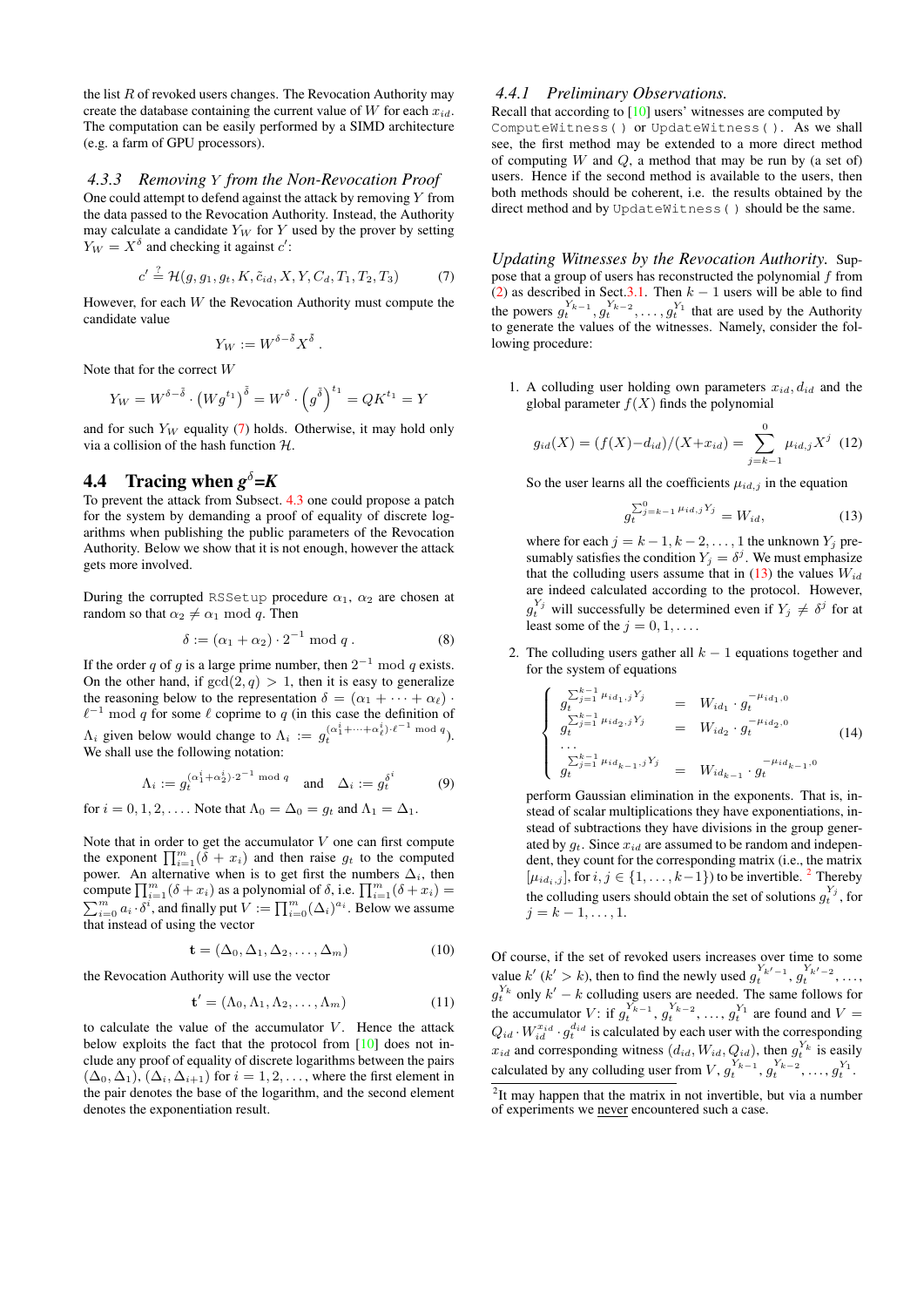Assume that  $f$  is the polynomial  $(2)$  from a revocation round, and  $\deg f \leq k$ . Then knowing f and the powers  $g_t^{Y_j}$ , for  $j = k, \ldots, 1$ , each colluding user can calculate the accumulator value and the witness corresponding to that  $f$  and  $x_{id}$ . Indeed, the user computes

<span id="page-8-1"></span>
$$
d_{id} := f(-x_{id})\tag{15}
$$

and the quotient polynomial [\(12\)](#page-7-3). Finally, he directly computes:

<span id="page-8-0"></span>
$$
W_{id} := \prod_{j=k-1}^{0} (g_{t}^{Y_{j}})^{\mu_{id,j}},
$$
  
\n
$$
Q_{id} := \prod_{j=k-1}^{0} (g_{t}^{Y_{j+1}})^{\mu_{id,j}}
$$
\n(16)

for  $\mu_{id,j}$  such that  $g_{id}(X) = \sum_{j=k-1}^{0} \mu_{id,j} X^j$ . Note that in these computations  $Q_{id}$  corresponds to  $W_{id}$  shifted by one step to the "higher" powers  $g_t^{Y_{j+1}}$  reflecting the (presumed, but in case of the attack not satisfied) relation  $Q_{id} = W_{id}^{\delta}$ .

*Witnesses Updated by the Users.* A similar method can be applied in this case. Moreover, if the initial set of revoked users is empty, then all the necessary data for building the direct method are available to each single user (the user may create virtual identities  $x_{id}$  to compute their witnesses and thus to gather the data for the system [\(14\)](#page-7-4)). Once the direct method of computing  $W_{id}$  and  $Q_{id}$  is obtained, it can be used interchangeably with UpdateWitness( ).

#### *4.4.2 Coherence of Witness Computation Methods*

Some users may sometimes prefer to use the direct method of computing  $W_{id}$ ,  $Q_{id}$  over the UpdateWitness() procedure. Consider the exemplary scenarios:

- the degree of polynomial  $f(X)$  does not change much but there are many fluctuations on  $R$  (some users are revoked but some are admitted back to the system), and a user updating the witness makes the update only occasionally (i.e., only when needed),
- a new client application that include the UpdateWitness( ) procedure undergoes tests and some independent method for computing the witnesses is needed.

Let us take a closer look at the UpdateWitness( ) procedure: The list of the arguments of UpdateWitness( ) contains the value  $V$  of the old accumulator and the value  $V'$  of the new accumulator. By  $f(X)$  let us define the new polynomial being the product of all the binomials  $(X + \tilde{x})$  such that  $\tilde{x} \in R$ . That is,  $\tilde{f}(X) = f(X) \cdot (X + x')$ , if x' has been added to the set R of revoked values, and  $\tilde{f}(X) = f(X)/(X + x')$ , if x' has been removed from R. Note that in the latter case  $(X + x')$  divides the old polynomial  $f(X)$ .

If deg  $\tilde{f}$  is greater than the degree of any polynomial f resulting from the set  $R$  published so far, then the Revocation Authority is the only party capable to calculate  $V'$ . In this way, for consecutive  $i = 1, 2, \dots$ , the next value  $\Lambda_i$  from vector [\(11\)](#page-7-5) is implicitly introduced to the system by the Revocation Authority. (Note that  $\Lambda_0$  is already a part of the public key of the Revocation Authority). Let

$$
\tilde{f}(X) = \sum_{i=k'}^{0} \tilde{a}_i X^i, \qquad f(X) = \sum_{i=k}^{0} a_i X^i
$$

,

where  $k' = \deg \tilde{f}$ ,  $k = \deg f$ ,  $\tilde{a}_i \in \mathbb{Z}_q$  are coefficients of the polynomial  $\tilde{f}$ , and  $a_i \in \mathbb{Z}_q$  are coefficients of the polynomial  $f$ . We have  $\tilde{a}_{k'} = 1$  and  $a_k = 1$ , and  $k' = k + 1$  if  $x'$  is added to R and  $k' = k - 1$  if x' is removed from R. So the users see:

$$
V' = \prod_{i=0}^{k'} \Lambda_i^{\tilde{a}_i}, \qquad V = \prod_{i=0}^{k} \Lambda_i^{a_i},
$$

and the new  $\Lambda_{k+1}$  always appears in power one. This yields an alternative method to learn  $g_t^{Y_j}$ ,  $j = 1, 2, \dots$ , by the users. By [\(9\)](#page-7-6),

$$
V' = \prod_{i=k'}^{0} g_t^{\tilde{a}_i \cdot \frac{\alpha_1^i + \alpha_2^i}{2}} = g_t^{\frac{1}{2} \sum_{i=k'}^{0} \tilde{a}_i (\alpha_1^i + \alpha_2^i)}
$$
  
=  $(g_t^{\tilde{f}(\alpha_1) + \tilde{f}(\alpha_2)})^{\frac{1}{2}} = (g_t^{\tilde{f}(\alpha_1)} \cdot g_t^{\tilde{f}(\alpha_2)})^{\frac{1}{2}},$   

$$
V = (g_t^{f(\alpha_1)} \cdot g_t^{f(\alpha_2)})^{\frac{1}{2}}.
$$

Similarly, for

<span id="page-8-3"></span>
$$
Y_j = (\alpha_1^j + \alpha_2^j) \cdot 2^{-1} \bmod q,
$$
 (17)

where  $j = 0, 1, \ldots$ , we have from [\(16\)](#page-8-0), [\(15\)](#page-8-1) and [\(12\)](#page-7-3) that the direct computation of  $W_{id}$  and  $Q_{id}$  satisfies the following equations

<span id="page-8-2"></span>
$$
W_{id} = \prod_{j=k-1}^{0} \Lambda_j^{\mu_{id,j}} = g_t^{\frac{1}{2} \sum_{j=k-1}^{0} \mu_{id,j}(\alpha_1^j + \alpha_2^j)}
$$
  
= 
$$
\left( g_t^{g_{id}(\alpha_1)} \cdot g_t^{g_{id}(\alpha_2)} \right)^{\frac{1}{2}}, \qquad (18)
$$

$$
Q_{id} = \prod_{j=k-1}^{0} \Lambda_{j+1}^{\mu_{id,j}} = g_t^{\frac{1}{2} \sum_{j=k-1}^{0} \mu_{id,j} (\alpha_1^{j+1} + \alpha_2^{j+1})}
$$

$$
= \left( g_t^{g_{id}(\alpha_1) \cdot \alpha_1} \cdot g_t^{g_{id}(\alpha_2) \cdot \alpha_2} \right)^{\frac{1}{2}}.
$$
(19)

Note that the formulas  $(18)$  and  $(19)$  are also satisfied for the initial cases: for  $k = 0$ , i.e. for  $R = \emptyset$  (then  $g_{id}(X) \equiv 0$ ), and for  $k = 1$ , when the first revoked value appears in R (then  $g_{id}(X) \equiv 1$ ).

We shall check that  $(18)$  and  $(19)$  are invariants of the procedure UpdateWitness( ), that is, it yields the same results as the direct computations. This means that replacing the vector  $(10)$  with the vector  $(11)$  cannot be detected by the users. This issue is also crucial for robustness of the VerifyNonRevocationProof( ): if (in case of the attack) the two methods that could be used by a user would yield different results, then the update made on the side of the Revocation Authority could disagree with the update made by the user, yielding a false verification result.

#### *The case* add*=true.*

$$
d'_{id} := d_{id} \cdot (x' - x_{id}) = f(-x_{id}) \cdot (-x_{id} + x') = \tilde{f}(-x_{id}) .
$$
  
\n
$$
W'_{id} := V \cdot W_{id}^{(x'-x_{id})}
$$
  
\n
$$
= (g_t^{f(\alpha_1)} \cdot g_t^{f(\alpha_2)})^{\frac{1}{2}} \cdot (g_t^{g_{id}(\alpha_1)} \cdot g_t^{g_{id}(\alpha_2)})^{\frac{1}{2} \cdot (x'-x_{id})}
$$
  
\n
$$
= (g_t^{f(\alpha_1) + g_{id}(\alpha_1) \cdot (x'-x_{id})} \cdot g_t^{f(\alpha_2) + g_{id}(\alpha_2) \cdot (x'-x_{id})})^{\frac{1}{2}}.
$$

Since for "add=true" we have:

$$
f(X) + g_{id}(X) \cdot (x' - x_{id}) = f(X) + \frac{f(X) - d_{id}}{X + x_{id}} \cdot (x' - x_{id})
$$
  
= 
$$
\frac{f(X) \cdot (X + x_{id}) + (f(X) - d_{id}) \cdot (x' - x_{id})}{(X + x_{id})}
$$
  
= 
$$
\frac{f(X) \cdot (X + x_{id}) + f(X) \cdot (x' - x_{id}) - d_{id} \cdot (x' - x_{id})}{(X + x_{id})}
$$
  
= 
$$
\frac{f(X) \cdot (X + x') - d'_{id}}{(X + x_{id})} = \frac{\tilde{f}(X) - d'_{id}}{(X + x_{id})} = \tilde{g}_{id}(X),
$$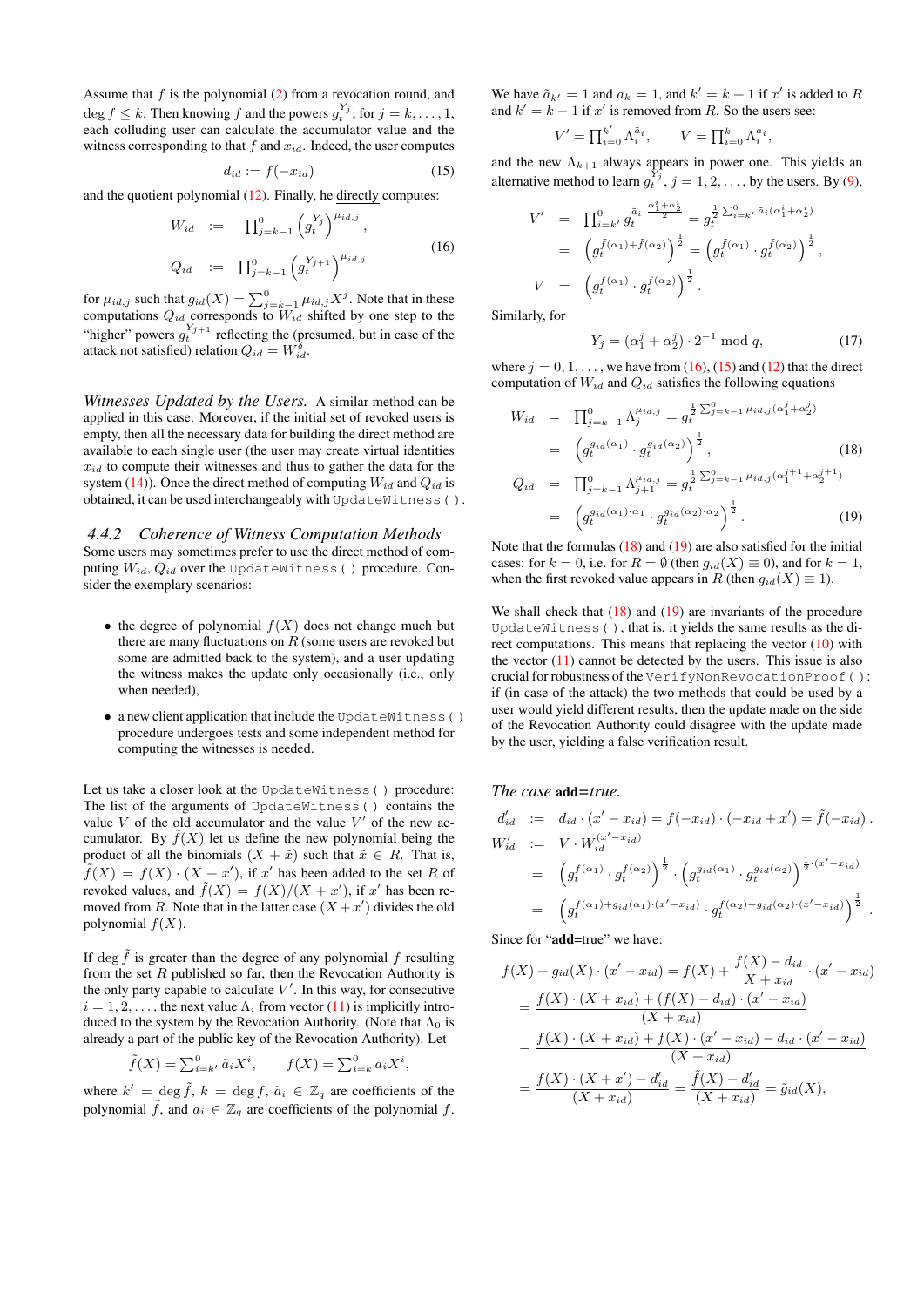where the polynomial

$$
\tilde{g}_{id}(X) := (\tilde{f}(X) - d'_{id})/(X + x_{id}) = \sum_{j=k'-1}^{0} \tilde{\mu}_{id,j} X^{j}
$$

is the quotient polynomial corresponding to  $\tilde{f}(X)$ , we have that

<span id="page-9-0"></span>
$$
W'_{id} = \left( g_t^{\tilde{g}_{id}(\alpha_1)} \cdot g_t^{\tilde{g}_{id}(\alpha_2)} \right)^{\frac{1}{2}} = \prod_{j=k'-1}^0 \Lambda_j^{\tilde{\mu}_{id,j}}.
$$
 (20)

(the latter equality follows from the equalities  $(18)$ ). Similarly:

$$
Q'_{id} := V' \cdot (W'_{id})^{-x_{id}} \cdot g_t^{-d'_{id}} = (g_t^{\tilde{f}(\alpha_1)} \cdot g_t^{\tilde{f}(\alpha_2)})^{\frac{1}{2}}.
$$

$$
\left( \left( g_t^{\tilde{g}_{id}(\alpha_1)} \cdot g_t^{\tilde{g}_{id}(\alpha_2)} \right)^{\frac{1}{2}} \right)^{-x_{id}} \cdot \left( g_t^{-d'_{id}} \cdot g_t^{-d'_{id}} \right)^{\frac{1}{2}}
$$

$$
= \left( g_t^{\tilde{f}(\alpha_1) - x_{id} \cdot \tilde{g}_{id}(\alpha_1) - d'_{id}} \cdot g_t^{\tilde{f}(\alpha_2) - x_{id} \cdot \tilde{g}_{id}(\alpha_2) - d'_{id}} \right)^{\frac{1}{2}}.
$$

Observe that  $\tilde{f}(X) - x_{id} \cdot \tilde{g}_{id}(X) - d'_{id}$  can be computed as  $(\tilde{g}_{id}(X) \cdot (X + x_{id}) + d'_{id}) - x_{id} \cdot \tilde{g}_{id}(X) - d'_{id} = \tilde{g}_{id}(X) \cdot X.$ Hence

<span id="page-9-1"></span>
$$
Q'_{id} = \left( g_t^{\tilde{g}_{id}(\alpha_1) \cdot \alpha_1} \cdot g_t^{\tilde{g}_{id}(\alpha_2) \cdot \alpha_2} \right)^{\frac{1}{2}} = \prod_{j=k'-1}^0 \Lambda_{j+1}^{\tilde{\mu}_{id,j}}.
$$
 (21)

The latter equality follows from the equalities [\(19\)](#page-8-2). From [\(20\)](#page-9-0) and [\(21\)](#page-9-1) it follows that in the case "add=true" the UpdateWitness( ) procedure and the direct method yield the same results.

#### *The case* add*=false.* Similarly as before we compute

$$
d'_{id} := d_{id} \cdot (x' - x_{id})^{-1} = f(-x_{id}) \cdot (-x_{id} + x')^{-1} = \tilde{f}(-x_{id}).
$$
  
\n
$$
W'_{id} := (V'^{-1} \cdot W_{id})^{(x' - x_{id})^{-1}}
$$
  
\n
$$
= \left( \left( g_t^{\tilde{f}(\alpha_1)} \cdot g_t^{\tilde{f}(\alpha_2)} \right)^{-\frac{1}{2}} \cdot \left( g_t^{g_{id}(\alpha_1)} \cdot g_t^{g_{id}(\alpha_2)} \right)^{\frac{1}{2}} \right)^{(x' - x_{id})^{-1}}
$$
  
\n
$$
= \left( g_t^{\left( g_{id}(\alpha_1) - \tilde{f}(\alpha_1) \right) \cdot (x' - x_{id})^{-1}} \cdot g_t^{\left( g_{id}(\alpha_2) - \tilde{f}(\alpha_2) \right) \cdot (x' - x_{id})^{-1}} \right)^{\frac{1}{2}}.
$$

In the case "**add**=false",  $x'$  is removed from  $R$ , so

<span id="page-9-2"></span>
$$
\left(g_{id}(X) - \tilde{f}(X)\right) \cdot (x' - x_{id})^{-1}
$$
\n
$$
= (x' - x_{id})^{-1} \cdot \left(g_{id}(X) - \frac{f(X)}{(X + x')}\right)
$$
\n
$$
= (x' - x_{id})^{-1} \cdot \frac{g_{id}(X) \cdot (X + x') - f(X)}{(X + x')}
$$
\n
$$
= (x' - x_{id})^{-1} \cdot \frac{g_{id}(X) \cdot (X + x') - (g_{id}(X) \cdot (X + x_{id}) + d_{id})}{(X + x')}
$$
\n
$$
= (x' - x_{id})^{-1} \cdot \frac{g_{id}(X) \cdot (x' - x_{id}) - d_{id}}{(X + x')}
$$
\n
$$
= \frac{g_{id}(X) - d_{id} \cdot (x' - x_{id})^{-1}}{(X + x')} = \frac{g_{id}(X) - d'_{id}}{(X + x')}.
$$
\n(22)

On the other hand, from the equality

$$
f(X) = g_{id}(X) \cdot (X + x_{id}) + d_{id}
$$
  
= 
$$
g_{id}(X) \cdot (X + x_{id}) + d'_{id} \cdot (x' - x_{id})
$$

and the equality

$$
f(X) = \tilde{f}(X) \cdot (X + x')
$$
  
=  $(\tilde{g}_{id}(X) \cdot (X + x_{id}) + d'_{id}) \cdot (X + x')$   
=  $\tilde{g}_{id}(X) \cdot (X + x') \cdot (X + x_{id}) + d'_{id} \cdot (X + x')$ 

it follows that

$$
g_{id}(X) \cdot (X + x_{id}) + d'_{id} \cdot (x' - x_{id})
$$
  
=  $\tilde{g}_{id}(X) \cdot (X + x') \cdot (X + x_{id}) + d'_{id} \cdot (X + x')$ .

The latter equality is equivalent to

$$
g_{id}(X) \cdot (X + x_{id}) + d'_{id} \cdot (x' - x_{id}) - d'_{id} \cdot (X + x')
$$
  
=  $\tilde{g}_{id}(X) \cdot (X + x') \cdot (X + x_{id}),$ 

which in turn is equivalent to the equality

$$
g_{id}(X) \cdot (X + x_{id}) - d'_{id} \cdot (X + x_{id}) = \tilde{g}_{id}(X) \cdot (X + x') \cdot (X + x_{id}).
$$
  
Consequently

Consequently,

$$
g_{id}(X) - d'_{id} = \tilde{g}_{id}(X) \cdot (X + x') .
$$

Hence in [\(22\)](#page-9-2)  $(g_{id}(X) - \tilde{f}(X)) \cdot (x'-x_{id})^{-1} = \tilde{g}_{id}(X)$ . Therefore by  $(18)$  we get:

$$
W'_{id} = \left( g_t^{\tilde{g}_{id}(\alpha_1)} \cdot g_t^{\tilde{g}_{id}(\alpha_2)} \right)^{\frac{1}{2}} = \prod_{j=k'-1}^0 \Lambda_j^{\tilde{\mu}_{id,j}}.
$$

The reasoning for  $Q'_{id}$  is exactly the same as in the case "add=true". Accordingly, the UpdateWitness( ) procedure and the direct method again yield the same results.

#### *4.4.3 Tracing the users*

We assume that the Revocation Authority knows all the values  $x_{id}$ .

Since  $g^{\delta} = K$  we have  $X^{\delta}/Y = W^{\delta}_{id}/Q_{id}$ . From [\(8\)](#page-7-8), [\(12\)](#page-7-3) and [\(13\)](#page-7-1) for  $Y_i$  defined in [\(17\)](#page-8-3) we have:

$$
\frac{W_{id}^{\delta}}{Q_{id}} = \frac{W_{id}^{\frac{\alpha_1 + \alpha_2}{2}}}{Q_{id}} = \frac{\left(\left(g_i^{g_{id}(\alpha_1) + g_{id}(\alpha_2)}\right)^{\frac{1}{2}}\right)^{\frac{\alpha_1 + \alpha_2}{2}}}{\left(g_i^{g_{id}(\alpha_1) \cdot \alpha_1 + g_{id}(\alpha_2) \cdot \alpha_2\right)^{\frac{1}{2}}}
$$
\n
$$
= \left(g_i^{g_{id}(\alpha_1) \cdot \left(\frac{\alpha_1 + \alpha_2}{2} - \alpha_1\right) + g_{id}(\alpha_2) \cdot \left(\frac{\alpha_1 + \alpha_2}{2} - \alpha_2\right)\right)^{\frac{1}{2}}}
$$
\n
$$
= \left(g_i^{g_{id}(\alpha_1) \cdot (\alpha_2 - \alpha_1) + g_{id}(\alpha_2) \cdot (\alpha_1 - \alpha_2)}\right)^{\frac{1}{4}}
$$
\n
$$
= \left(g_i^{g_{id}(\alpha_1) - g_{id}(\alpha_2)}\right)^{\frac{\alpha_2 - \alpha_1}{4}}
$$

That is

<span id="page-9-3"></span>
$$
\left(\frac{X^{\delta}}{Y}\right)^{4\cdot(\alpha_2-\alpha_1)^{-1}\bmod q} = g_t^{g_{id}(\alpha_1) - g_{id}(\alpha_2)}.
$$
 (23)

The exponent in the right hand side should depend on  $x_{id}$  for polynomial f such that deg  $f > 3$  (note that the free coefficient of the polynomial  $g_{id}(X)$  disappears in the difference  $g_{id}(\alpha_1)-g_{id}(\alpha_2)$ , and that  $g_{id}(X)$  is monic, so the leading coefficient of  $g_{id}(X)$ carries no information about  $x_{id}$ ). Hence in the worst case the Revocation Authority may collude with three users to ensure that  $\deg f \geq 3$ .

Similarly like in Subsect. 4.3 tracing is possible even if  $Y$  is not contained in the output of the non-revocation proof. We may use formula [\(23\)](#page-9-3) to design an alternative version of the attack.

## 5. FINAL REMARKS

The list of problems presented in this paper is not complete as we are aware of more threats. In each case, one can extend the scheme so that a particular attack does not work. However, addtitional procedures make the system even more "heavy" and can make room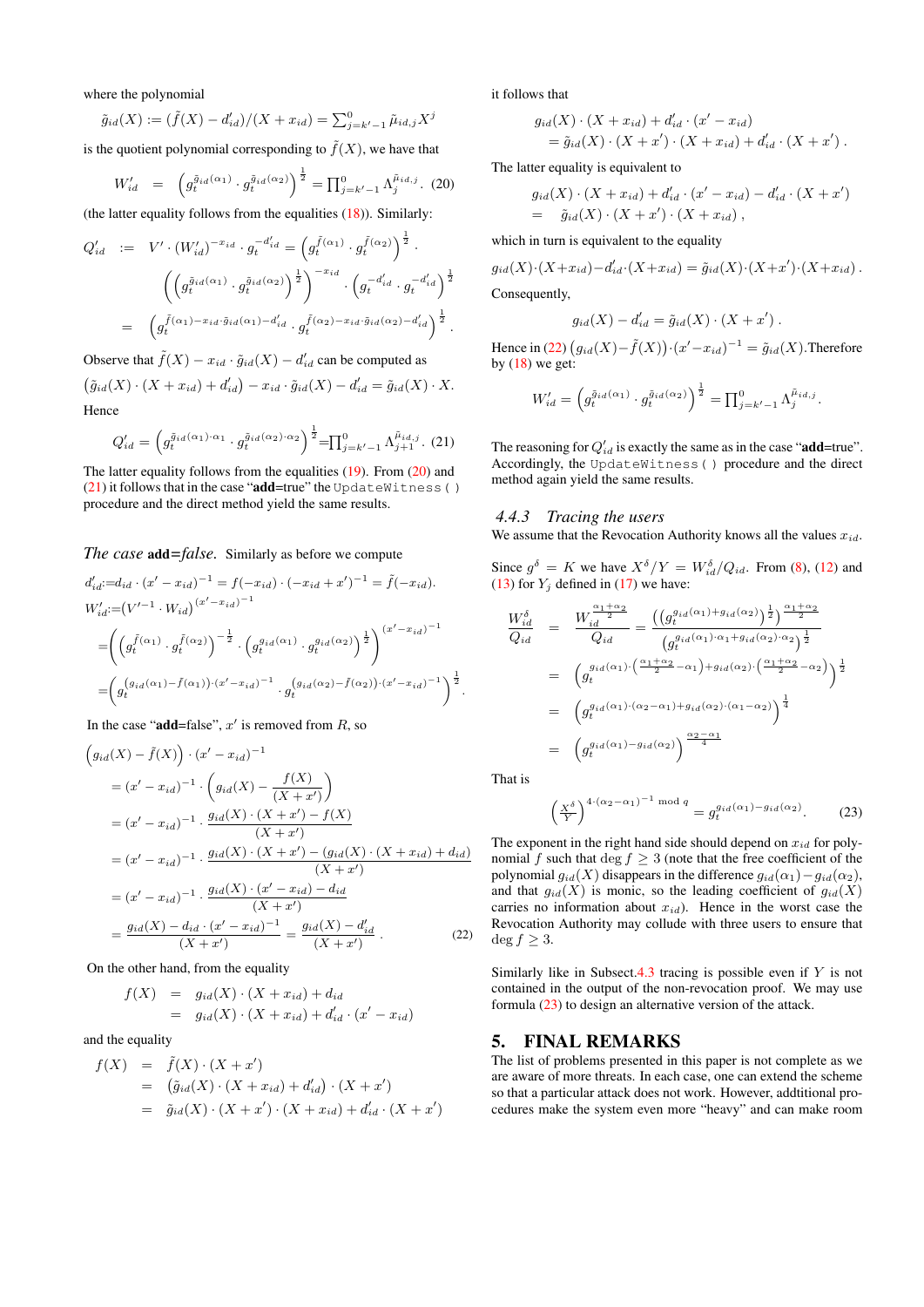for new trapdoors. Definitely, since U-Prove is a proprietary system, this is the role of its designers decide how to patch the system.

In our attacks the Revocation Authority learns the revocation attribute when asked for checking  $X$  and  $Y$ . Interestingly, for  $[8]$ the non-revocation proof is checked by the verifier himself and all attack scenarios from this paper do not apply.

A general suggestion is to separate strictly the verifier and the Revocation Authority and blind the parameters  $X, Y$  before passing them to the Revocation Authority. That is, instead of  $X, Y$  the Revocation Authority should get  $X' = X^t, Y' = Y^t$  for a random t. Of course, this does not secure the user against collusion between the verifier and the Revocation Authority, as the verifier must use the original  $X, Y$  as arguments for the hash function  $H$ . So again, the user has to trust blindly the verifier.

### 6. REFERENCES

- <span id="page-10-0"></span>[1] Security Team, IBM Research Zurich: Specification of the Identity Mixer Cryptographic Library. IBM Research Report 3730, IBM Research (2010). Available from: [http:](http://domino.research.ibm.com/library/cyberdig.nsf/papers/EEB54FF3B91C1D648525759B004FBBB1/$File/rz3730_revised.pdf) [//domino.research.ibm.com/library/cyberdig.](http://domino.research.ibm.com/library/cyberdig.nsf/papers/EEB54FF3B91C1D648525759B004FBBB1/$File/rz3730_revised.pdf) [nsf/papers/EEB54FF3B91C1D648525759B004FBBB1/](http://domino.research.ibm.com/library/cyberdig.nsf/papers/EEB54FF3B91C1D648525759B004FBBB1/$File/rz3730_revised.pdf) [\\$File/rz3730\\_revised.pdf](http://domino.research.ibm.com/library/cyberdig.nsf/papers/EEB54FF3B91C1D648525759B004FBBB1/$File/rz3730_revised.pdf)
- <span id="page-10-6"></span>[2] Paquin, C.: On the Revocation of U-Prove Tokens. Tech. Report, Microsoft Research (September 2014). Available from: [http://research.microsoft.com/pubs/](http://research.microsoft.com/pubs/228729/On%20the%20revocation%20of%20U-Prove%20tokens.pdf) [228729/On%20the%20revocation%20of%20U-Prove%](http://research.microsoft.com/pubs/228729/On%20the%20revocation%20of%20U-Prove%20tokens.pdf) [20tokens.pdf](http://research.microsoft.com/pubs/228729/On%20the%20revocation%20of%20U-Prove%20tokens.pdf)
- [3] Camenisch, J., Lysyanskaya, A.: An efficient system for non-transferable anonymous credentials with optional anonymity revocation. In Pfitzmann, B., ed.: EUROCRYPT. Vol. 2045 of LNCS, Springer (2001) 93–118
- <span id="page-10-1"></span>[4] Paquin, C., Zaverucha, G.: U-Prove cryptographic specification v1.1 (revision 3). Technical report (December 2013). [http://research.microsoft.com/apps/](http://research.microsoft.com/apps/pubs/default.aspx?id=166969) [pubs/default.aspx?id=166969](http://research.microsoft.com/apps/pubs/default.aspx?id=166969)
- <span id="page-10-2"></span>[5] Brands, S.: Untraceable off-line cash in wallets with observers (extended abstract). In Stinson, D.R., ed.: CRYPTO. Volume 773 of LNCS, Springer (1993) 302–318
- <span id="page-10-3"></span>[6] Brands, S.A.: Rethinking Public Key Infrastructures and Digital Certificates: Building in Privacy. 1 edn. MIT Press, Cambridge-London (2000). [http://www.credentica.](http://www.credentica.com/the_mit_pressbook.html) [com/the\\_mit\\_pressbook.html](http://www.credentica.com/the_mit_pressbook.html)
- <span id="page-10-4"></span>[7] Microsoft: U-Prove. Webpage of the project (retrieved 2014). [http://research.microsoft.com/en-us/](http://research.microsoft.com/en-us/projects/u-prove/) [projects/u-prove/](http://research.microsoft.com/en-us/projects/u-prove/)
- <span id="page-10-7"></span>[8] Acar, T., Chow, S.S.M., Nguyen, L.: Accumulators and U-Prove revocation. In Sadeghi, A.R., ed.: Financial Cryptography. Vol. 7859 of LNCS, Springer (2013) 189–196
- <span id="page-10-9"></span>[9] Nguyen, L., Paquin, C.: U-Prove designated-verifier accumulator revocation extension. Technical Report Draft Revision 1, Microsoft Research (September 2013 (updated February 2014)). [http:](http://research.microsoft.com/pubs/200817) [//research.microsoft.com/pubs/200817](http://research.microsoft.com/pubs/200817)
- <span id="page-10-10"></span>[10] Nguyen, L., Paquin, C.: U-Prove designated-verifier accumulator revocation extension. Technical Report Draft Revision 2, Microsoft Research (July 2014). [http://research.microsoft.com/apps/pubs/](http://research.microsoft.com/apps/pubs/default.aspx?id=219671) [default.aspx?id=219671](http://research.microsoft.com/apps/pubs/default.aspx?id=219671)
- <span id="page-10-8"></span>[11] Hanzlik, L., Kluczniak, K., Kutyłowski, M.: Attack on a U-Prove revocation scheme. In: Financial

Cryptography'2014, to appear in LNCS

- <span id="page-10-5"></span>[12] ABC4TRUST. Webpage of the project (retrieved 2014). <https://abc4trust.eu/>
- <span id="page-10-11"></span>[13] Dahlquist, G., Åke Björck: Numerical Methods in Scientific Computing: Volume 1. Society for Industrial and Applied Mathematics, Philadelphia, PA, USA (2008)
- <span id="page-10-12"></span>[14] Shoup, V.: NTL: A library for doing number theory. <http://www.shoup.net/ntl/> (2014) Ver.6.1.
- [15] European Network of Excellence in Cryptology II: Main computational assumptions in cryptography. Deliverable 3 of the virtual lab MAYA (D.MAYA.3) (2010)